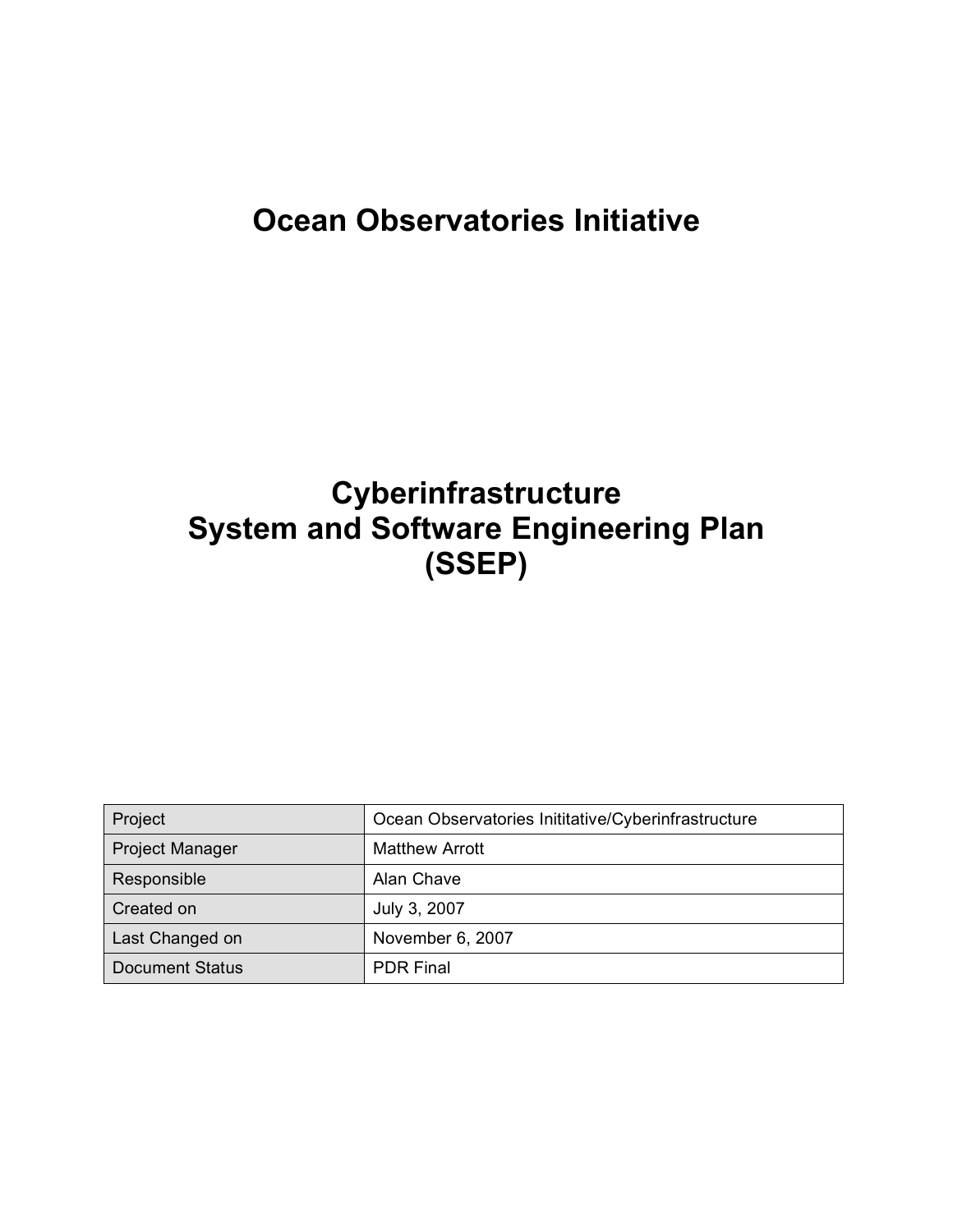## **Table of Contents**

| 1.1<br>1.2<br>1.3<br>1.4<br>2<br>3<br>3.1<br>3.2<br>3.3<br>$\overline{\mathbf{4}}$<br>4.1<br>4.2<br>4.3<br>4.4<br>4.5<br>4.6<br>4.7<br>4.8<br>5<br>5.1<br>5.2<br>5.3<br>5.4<br>5.5<br>5.6<br>5.7<br>5.8<br>5.9<br>5.10<br>5.11<br>5.12<br>6<br>6.1 DEVELOPMENT METHODOLOGY<br>22<br>6.I.I<br>6.1.2<br>6.1.3<br>6.1.4<br>6.1.5<br>6.1.6<br>6.2.1<br>6.2.2<br>6.3<br>6.3.1<br>6.3.2<br>6.3.3 | $\mathbf{1}$ |  |  |
|--------------------------------------------------------------------------------------------------------------------------------------------------------------------------------------------------------------------------------------------------------------------------------------------------------------------------------------------------------------------------------------------|--------------|--|--|
|                                                                                                                                                                                                                                                                                                                                                                                            |              |  |  |
|                                                                                                                                                                                                                                                                                                                                                                                            |              |  |  |
|                                                                                                                                                                                                                                                                                                                                                                                            |              |  |  |
|                                                                                                                                                                                                                                                                                                                                                                                            |              |  |  |
|                                                                                                                                                                                                                                                                                                                                                                                            |              |  |  |
|                                                                                                                                                                                                                                                                                                                                                                                            |              |  |  |
|                                                                                                                                                                                                                                                                                                                                                                                            |              |  |  |
|                                                                                                                                                                                                                                                                                                                                                                                            |              |  |  |
|                                                                                                                                                                                                                                                                                                                                                                                            |              |  |  |
|                                                                                                                                                                                                                                                                                                                                                                                            |              |  |  |
|                                                                                                                                                                                                                                                                                                                                                                                            |              |  |  |
|                                                                                                                                                                                                                                                                                                                                                                                            |              |  |  |
|                                                                                                                                                                                                                                                                                                                                                                                            |              |  |  |
|                                                                                                                                                                                                                                                                                                                                                                                            |              |  |  |
|                                                                                                                                                                                                                                                                                                                                                                                            |              |  |  |
|                                                                                                                                                                                                                                                                                                                                                                                            |              |  |  |
|                                                                                                                                                                                                                                                                                                                                                                                            |              |  |  |
|                                                                                                                                                                                                                                                                                                                                                                                            |              |  |  |
|                                                                                                                                                                                                                                                                                                                                                                                            |              |  |  |
|                                                                                                                                                                                                                                                                                                                                                                                            |              |  |  |
|                                                                                                                                                                                                                                                                                                                                                                                            |              |  |  |
|                                                                                                                                                                                                                                                                                                                                                                                            |              |  |  |
|                                                                                                                                                                                                                                                                                                                                                                                            |              |  |  |
|                                                                                                                                                                                                                                                                                                                                                                                            |              |  |  |
|                                                                                                                                                                                                                                                                                                                                                                                            |              |  |  |
|                                                                                                                                                                                                                                                                                                                                                                                            |              |  |  |
|                                                                                                                                                                                                                                                                                                                                                                                            |              |  |  |
|                                                                                                                                                                                                                                                                                                                                                                                            |              |  |  |
|                                                                                                                                                                                                                                                                                                                                                                                            |              |  |  |
|                                                                                                                                                                                                                                                                                                                                                                                            |              |  |  |
|                                                                                                                                                                                                                                                                                                                                                                                            |              |  |  |
|                                                                                                                                                                                                                                                                                                                                                                                            |              |  |  |
|                                                                                                                                                                                                                                                                                                                                                                                            |              |  |  |
|                                                                                                                                                                                                                                                                                                                                                                                            |              |  |  |
|                                                                                                                                                                                                                                                                                                                                                                                            |              |  |  |
|                                                                                                                                                                                                                                                                                                                                                                                            |              |  |  |
|                                                                                                                                                                                                                                                                                                                                                                                            |              |  |  |
|                                                                                                                                                                                                                                                                                                                                                                                            |              |  |  |
|                                                                                                                                                                                                                                                                                                                                                                                            |              |  |  |
|                                                                                                                                                                                                                                                                                                                                                                                            |              |  |  |
|                                                                                                                                                                                                                                                                                                                                                                                            |              |  |  |
|                                                                                                                                                                                                                                                                                                                                                                                            |              |  |  |
|                                                                                                                                                                                                                                                                                                                                                                                            |              |  |  |
|                                                                                                                                                                                                                                                                                                                                                                                            |              |  |  |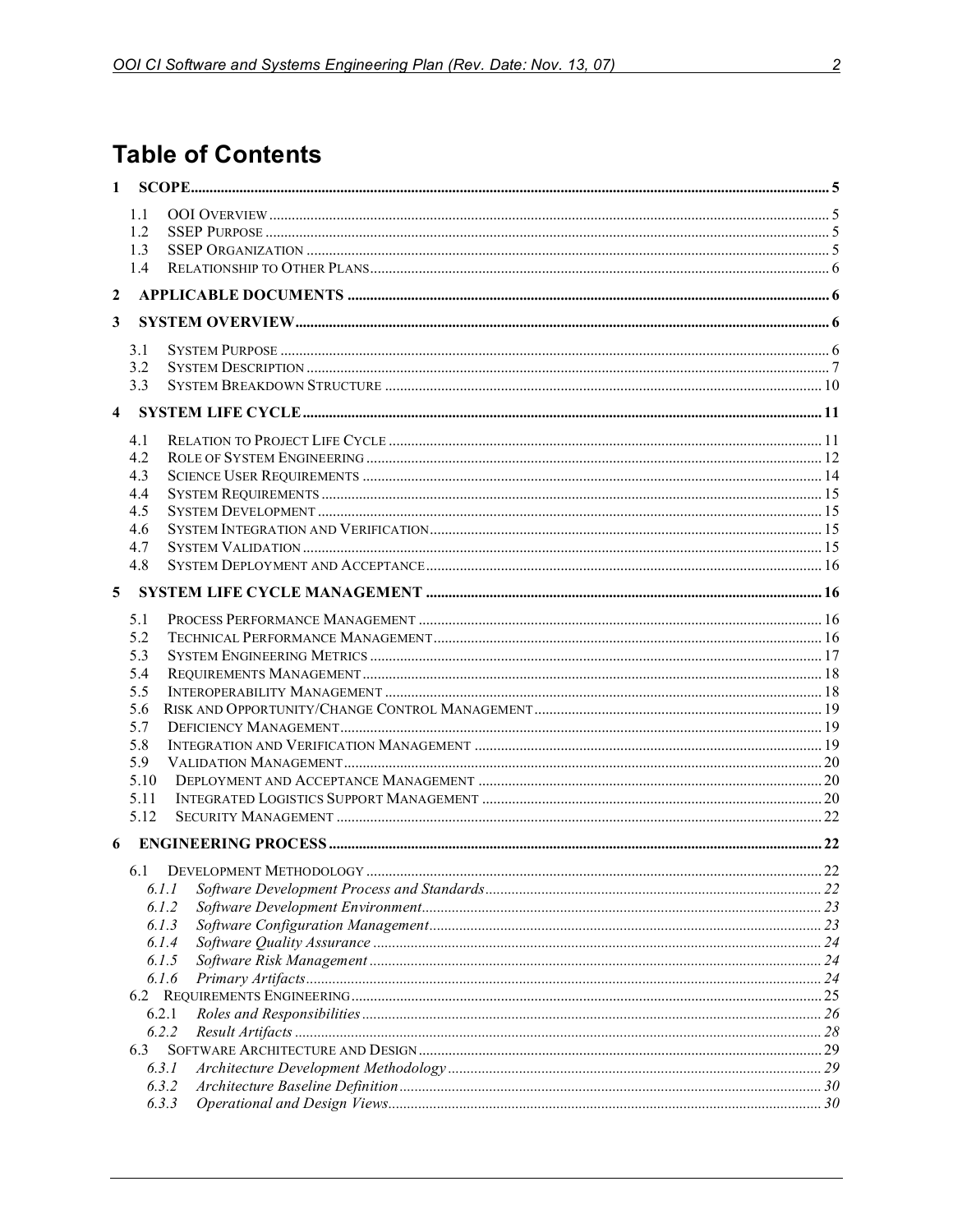|              | 6.4   |  |
|--------------|-------|--|
|              | 6.5   |  |
|              | 6.5.1 |  |
|              |       |  |
|              |       |  |
|              |       |  |
|              |       |  |
|              | 6.6.1 |  |
|              |       |  |
|              |       |  |
|              |       |  |
| $\mathbf{7}$ |       |  |
|              | 7.1   |  |
|              | 7.2   |  |
|              | 7.3   |  |
|              |       |  |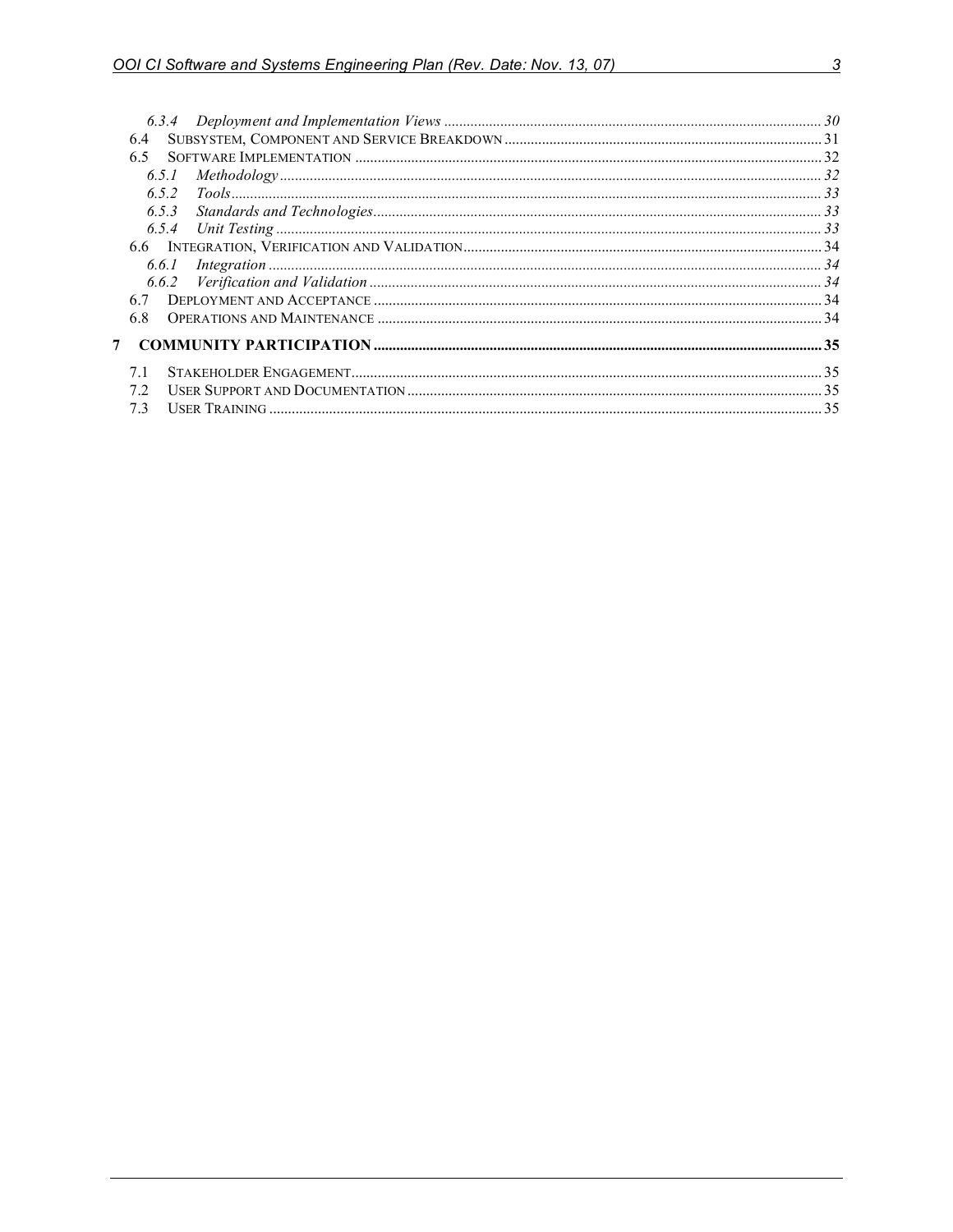| <b>Version</b> | <b>Date</b>   | <b>Author</b> | <b>Version Comments</b>                          |
|----------------|---------------|---------------|--------------------------------------------------|
| $ID-0.1$       | $05 -$ Jul-07 | Ingolf K.     | Initial Version, Chapter 6                       |
| $ID-0.2$       | 08-Jul-07     | Alan C.       | Chapters 1-5 included                            |
| $ID-0.3$       | $08 -$ Jul-07 | Michael M.    | Minor updates in chapter 6                       |
| $ID-1.0$       | 08-Jul-07     | Ingolf K.     | Minor edits, added applicable DoDAF<br>documents |
| $ID-1.1$       | 29-Aug-07     | Alan C,       | Major edit and reorganization                    |
| $ID-1.2$       | 04-Sep-07     | Claudiu F.    | Roles and Responsibilities for Req. Docs         |
| $ID-1.3$       | 12-Sep-07     | Alan          | Aligned with WBS                                 |
| $ID-1.4$       | 05-Nov-07     | Alan          | Aligned with PEP, PDR Final version              |
|                |               |               |                                                  |
|                |               |               |                                                  |

# **Document History**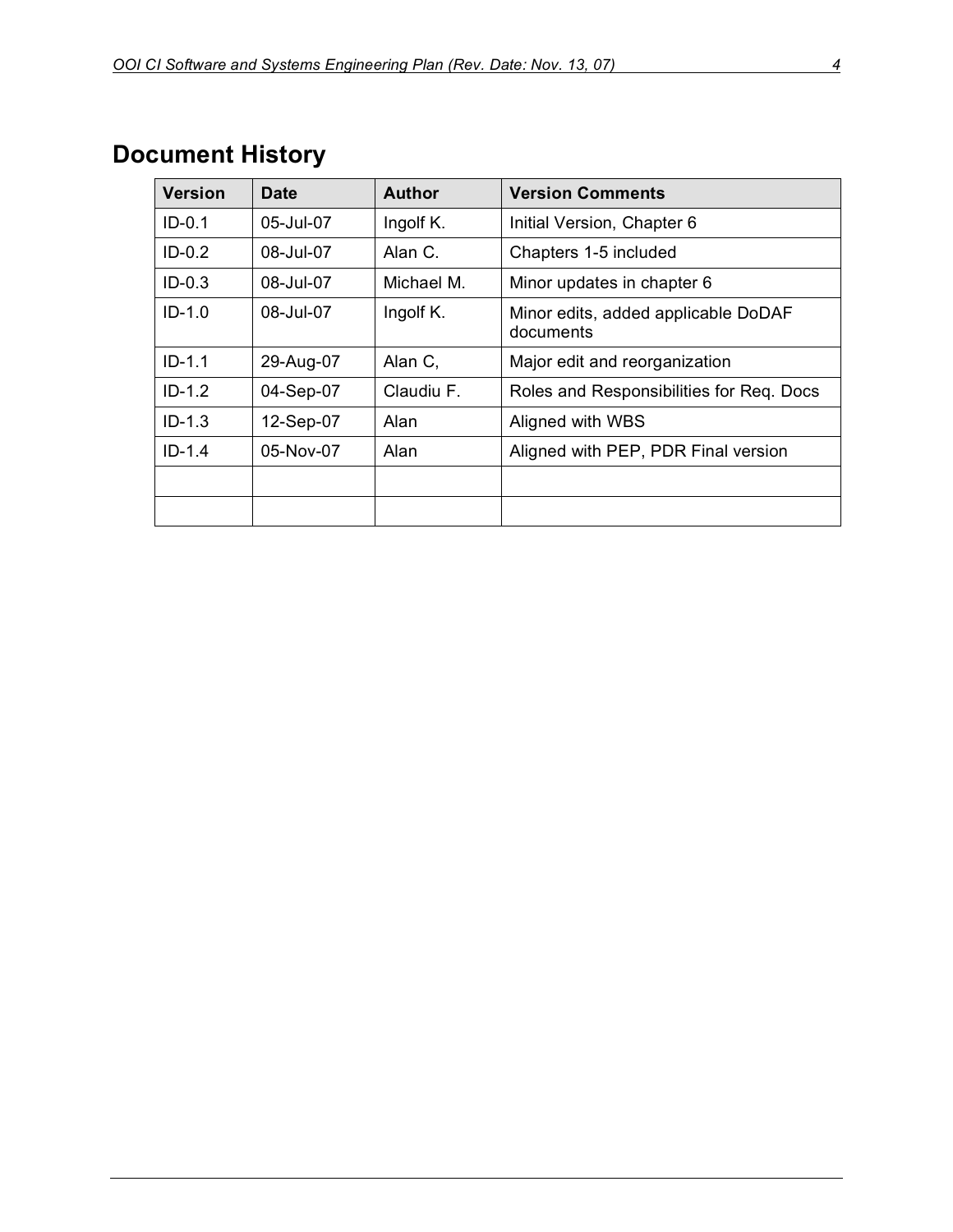## **1 Scope**

#### **1.1 OOI Overview**

The OOI comprises three types of interconnected observatories spanning global, regional and coastal scales. The global component addresses planetary-scale problems via a network of moored buoys linked to shore via satellite. A regional cabled observatory will 'wire' a single region in the Northeast Pacific Ocean with a high-speed optical and power grid. The coastal component of the OOI will expand existing coastal observing assets, providing extended opportunities to characterize the effects of high frequency forcing on the coastal environment. The OOI Cyberinfrastructure (OOI/CI) constitutes the integrating element that links and binds the three types of marine observatories and associated sensors into a coherent system-of-systems. Indeed, it is most appropriate to view the OOI as a single entity that will allow scientists and citizens to view particular phenomena irrespective of the observing elements (e.g. coastal, global, regional, ships, satellites, IOOS…) from which the observations derive.

## **1.2 SSEP Purpose**

The purpose of the SSEP is description of the plan for technical management of the OOI/CI project, including technical planning, monitoring and control, and the processes that will be invoked to implement the plan. The SSEP addresses a series of questions regarding the system deliverables:

> What system will be delivered? What tasks must be accomplished to deliver it? What is the order in which the tasks must be completed? What are the task dependencies? What are the final acceptance criteria? Who will be responsible for each task? How will each task be carried out?

The SSEP incorporates and combines relevant aspects of both the System Engineering Management Plan and the Software Development Plan. It covers all stages in the system life cycle, from requirements definition through deployment and into operations.

#### **1.3 SSEP Organization**

Section 1 of the SSEP provides a top-level description of the document, including its relationship to other OOI/CI project- and system-level plans. Section 2 contains a list of applicable documents that either incorporate or are incorporated into the SSEP by reference. Section 3 is an executive summary level overview of the purpose of the system, a description of the system and a system breakdown structure that graphically depicts its major elements. Section 4 is a high level description of the stages of the system life cycle. Section 5 contains detailed coverage of the system-level planning and control activities that will enable the system life cycle stages. Section 6 is a detailed description of the software development processes. Section 7 is a description of how community stakeholders will provide input into the development process.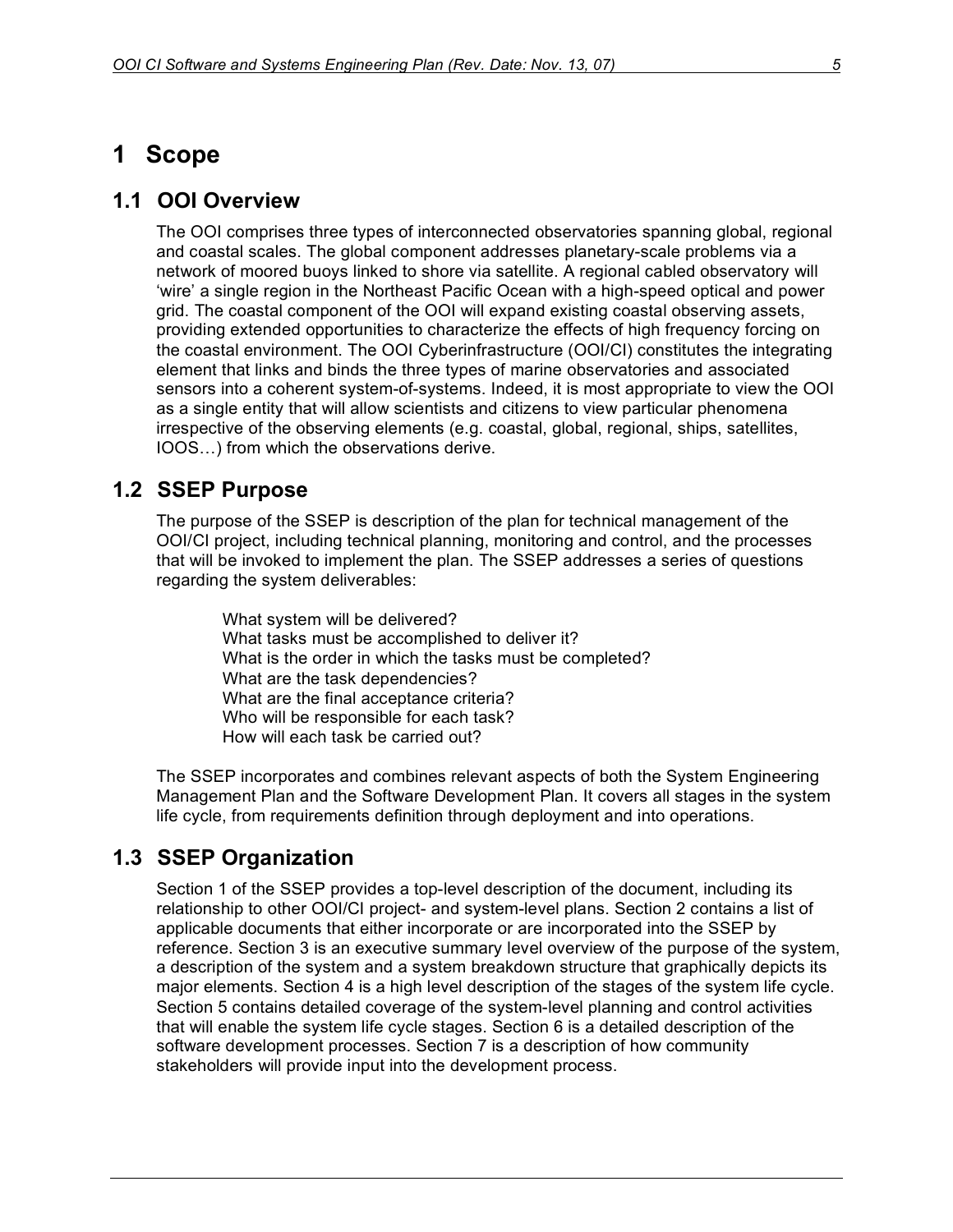#### **1.4 Relationship to Other Plans**

The SSEP is incorporated by reference into the Cyberinfrastructure Implementing Organization Project Execution Plan, to which it is subordinate.

The SSEP incorporates by reference the CI Science User Requirements Document, the CI System Requirements Document, the CI Interoperability Plan, the CI Integration and Verification Plan, the CI Deployment and Acceptance Plan, the CI Security Management Plan, and the Department of Defense Architectural Framework (DoDAF) System Architecture Documents.

## **2 Applicable Documents**

Cyberinfrastructure Project Execution Plan PM-001v8r0 2 Nov 2007

CI Work Breakdown Structure CI\_WBS\_v0r03\_20071030\_

[DoDAF 1.5 Volume 1] http://www.defenselink.mil/cio-nii/docs/DoDAF\_Volume\_I.pdf [DoDAF 1.5 Volume 2] http://www.defenselink.mil/cio-nii/docs/DoDAF\_Volume\_II.pdf [DoDAF 1.5 Volume 3] http://www.defenselink.mil/cio-nii/docs/DoDAF\_Volume\_III.pdf [DoDAF 1.0 Deskbook]

## **3 System Overview**

#### **3.1 System Purpose**

Next generation studies of dynamic, interacting processes in the Earth-ocean-climate system require new in situ approaches to complement the more traditional ship-based, expeditionary science that has dominated oceanographic research for the past century or more. Routine, long-term measurement of episodic oceanic processes is crucial to continued growth in our understanding and predictive modeling of complex natural phenomena that are highly variable and span enormous scales in space and time. This access will be enabled by innovative ocean observatory facilities providing unprecedented levels of power and communication to access and manipulate real-time sensor networks deployed within the ocean. These facilities will empower entirely new approaches to science and enable education and outreach capabilities that will dramatically impact the general understanding of, and public attitude toward, the ocean sciences.

To accomplish this paradigm shift, ocean scientists require at least seven infrastructural capabilities that they do not have now. They must be able to:

- Fully and quantitatively characterize selected volumes of the ocean, the atmosphere overhead and the lithosphere beneath;
- Receive information about all interrelated components of the system simultaneously, in real-time;
- Recognize departures from the norm and observe emergent phenomena to conduct interactive experiments within the environment;
- Reconfigure observational-sampling systems in response to events;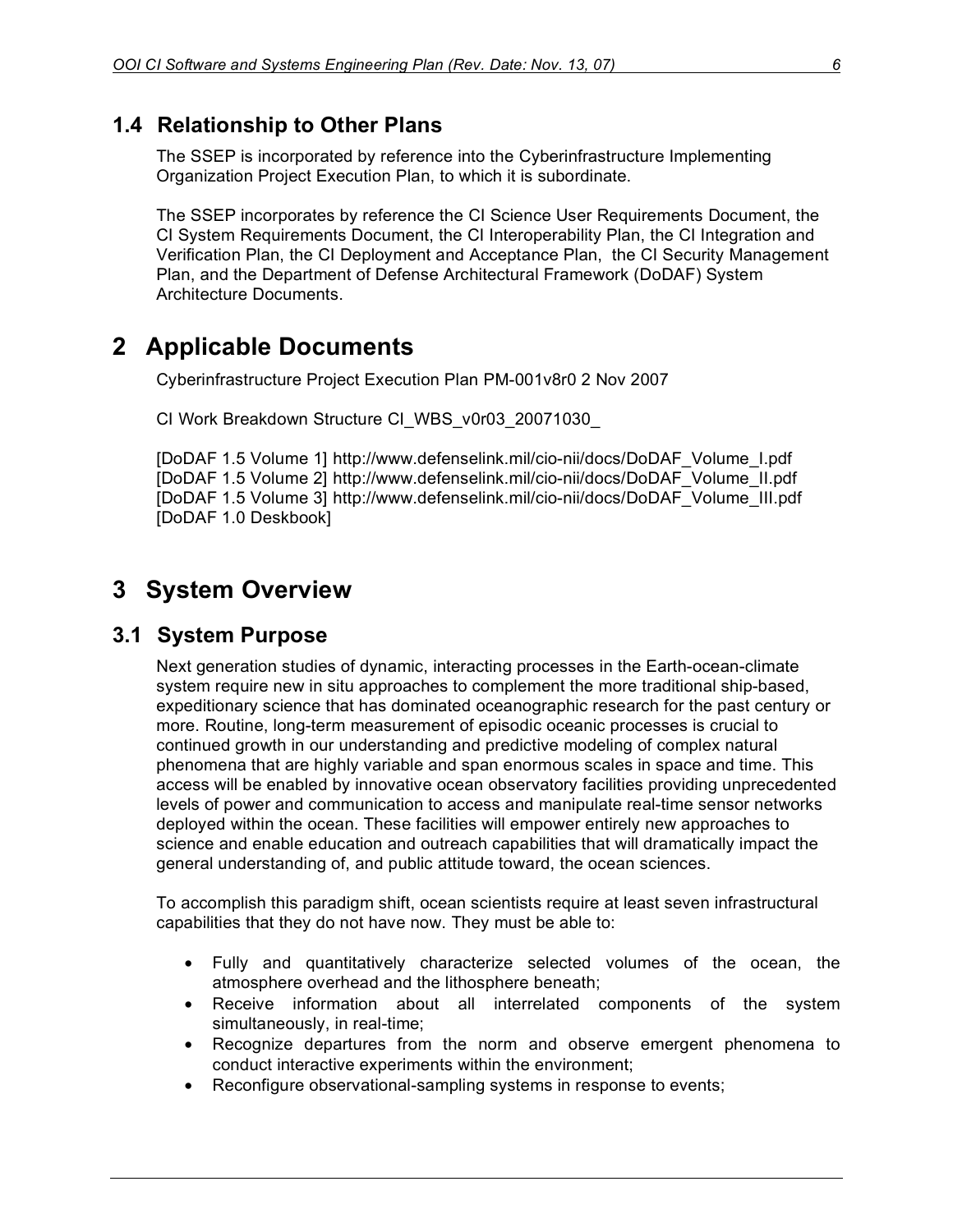- Assimilate in situ data efficiently into models that expand the space/time view of them and feed back onto the measurement protocols;
- Continue and expand this in real-time;
- Interact with the oceans for decades.

The Ocean Sciences Division of the National Science Foundation has implemented the Ocean Observatories Initiative (OOI) to focus on science, technology, education, and public awareness activities needed to develop and deploy a network of science-driven ocean observing systems that implement this vision. This will provide users with the means to characterize the oceans for decades.

## **3.2 System Description**

The CI architecture makes a clear distinction between the activities that users engage in (collection, assimilation, surveillance and adaptive response) and the resources (data, instruments, networks, analysis processes, computational models and behavior systems) they employ to complete the activities. The interactive nature of the activities and the constraints imposed on the resources represent a substantial extension to data analysis systems as typified by existing data Grid architectures. While data management and analysis are essential elements of the CI, they are not sufficient to support interactive observation and response activities in cyber-physical coupled systems. The architecture extends the capabilities of data and computational Grid architectures by incorporating the ability to employ, couple, and control shared resources operating across the ocean observatory enterprise in real-time over extended periods.

Throughout the observatory network, strategically placed computation and storage infrastructure will be provided at CyberInfrastructure Points of Presence (CyberPoPs). These include integrated real-time data processing and archive sites located at a few central facilities and at marine observatory shore stations or control centers. In situ computation and storage resources will be located within science instrument interface modules (SIIMs) and selectively within the marine networks. Large computational models will be run on the national Grid infrastructure (i.e., the Teragrid and the Open Science Grid). Finally, observatory participants will be able to securely incorporate computation and storage capabilities within their instruments, instrument platforms (e.g., AUVs and gliders) and research facilities.

The resource elements extending beyond storage, data and computation needed to realize the high level CI capabilities can be generalized as:

- Dynamic data sources (e.g., data, product and event streams).
- Taskable elements (e.g., instruments, AUVs, and ocean modeling systems).
- Executable processes (e.g., behaviors, workflows, scripts, and compiled code).

By leveraging and structuring the shared characteristics of the complete set of resource elements, the architecture provides an extensible model for the operation, presentation, and composition of resources. The architecture then provides a standard basis for provisioning, managing, and sharing resources across the physical, technical, and organizational domains of the observatory network. This resource network model provides a consistent and scalable approach to the federation, governance, and operation of all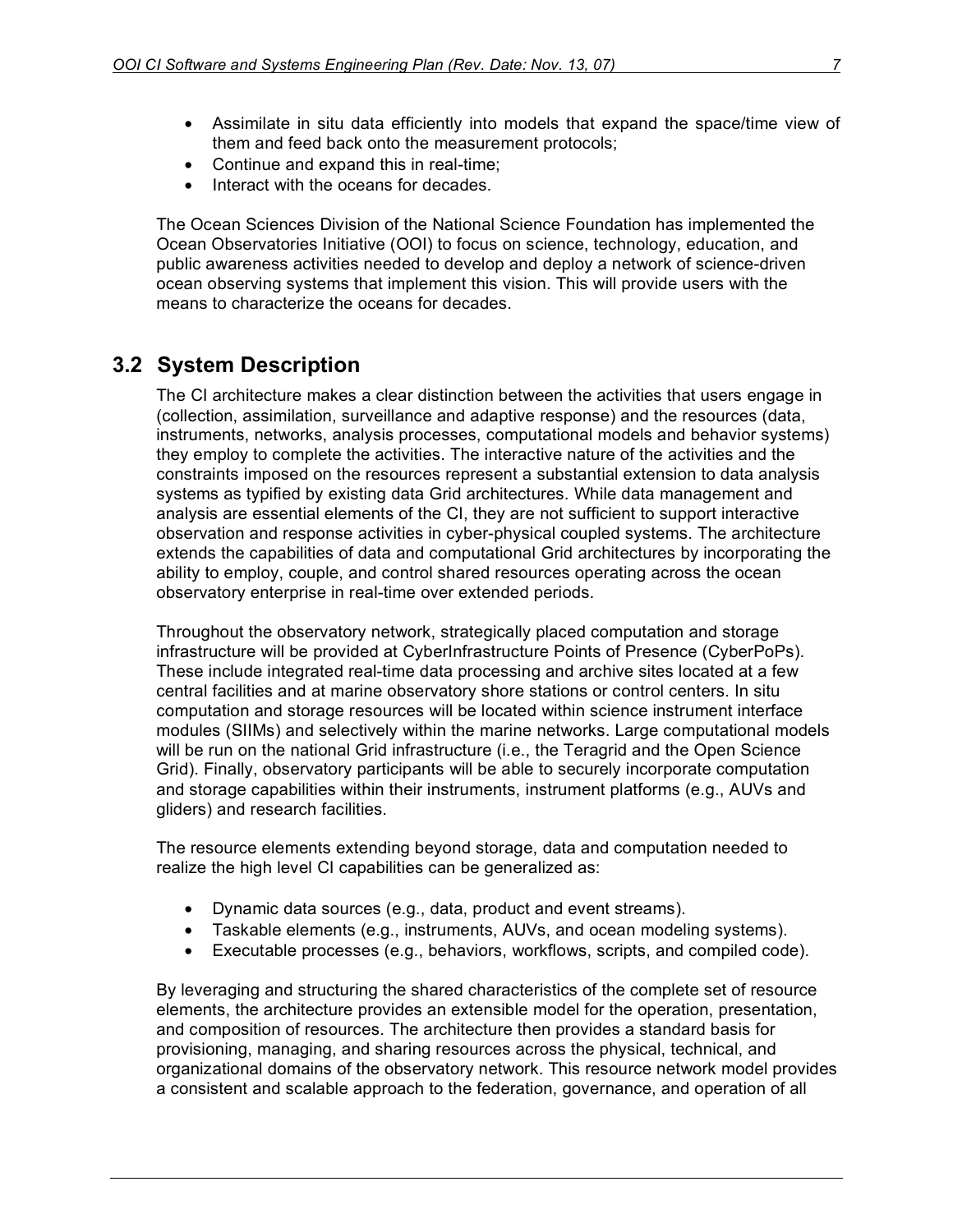types of resources; one that enables pervasive and universal access without compromising control and security.

The resource network concept facilitates the federation, governance, and management of interactions between system activities and a base set of resource types. It includes information as well as managed and taskable resources. The information resource supplies the interaction semantics for accessing (acquisition and presentation of) data and its associated declarations of identity along with structural and semantic contexts. Information resources can represent immutable (unchangeable), mutable (changeable), and dynamic (continually changing) content with respect to the activity using them. The managed resource extends the information resource to include declaration of operational state and governance context. The taskable resource provides the interaction semantics for the control (configure, command and monitor) of a managed resource that has a dynamic, command-driven operational state.

The organization and structuring of resources taken in the planned architecture recognizes the process-driven nature of an ocean observatory, ranging from simple data collection protocols to a complete investigation model. Figure 1 illustrates the relationships between observatory activities (upper left) and the five core resource networks it employs: the Control, Data, Processing, Instrument, and Modeling Networks (upper right). The Knowledge Network is not currently funded, although provision will be made to extend the CI to incorporate it. The purposes of the five resource networks are:

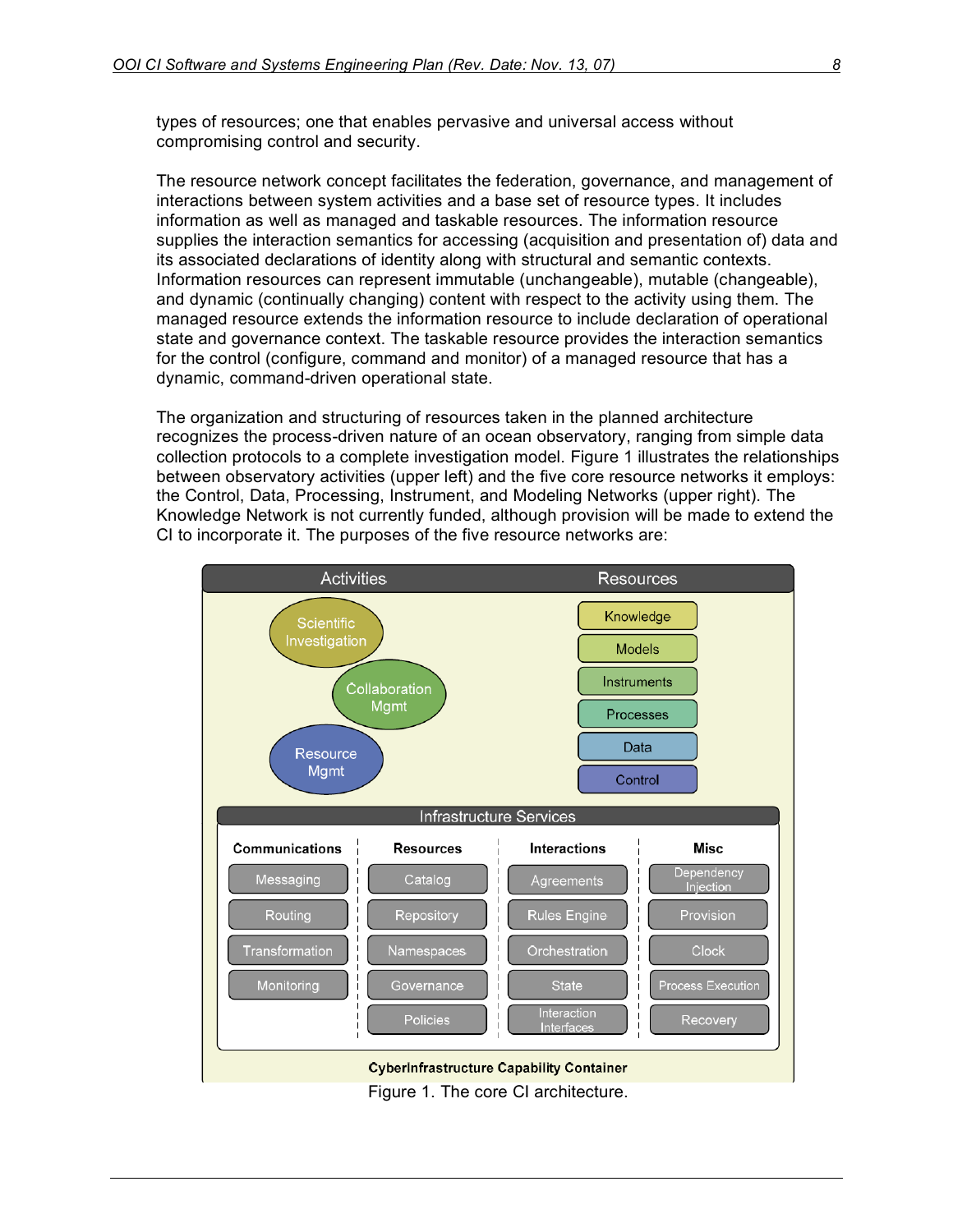- The Control Network establishes standard models for the management of stateful and taskable resources. It provides the semantics to monitor and control the operating state of an active resource as well as to initiate, monitor, and amend the tasks of a taskable resource.
- The Data Network provides an automated data distribution and preservation network with pervasive and universal access subject to OOI Data Policy. It provisions a federated system of data streams, repositories, and catalogs that supports the distributed organization of resources.
- The Process Network provides immediate-mode scheduling of processes at specified locations within the integrated network based on explicit time requirements and/or event triggers.
- The Instrument Network provides interactive and coordinated relations with real and/or synthetic environments through the use of transducers (sensors or actuators). It ensures the safe and secure operation of individual sensing platforms, and provides reliable delivery of acquired data with their associated metadata. These capabilities must be integrated with network-wide resource allocation and observation planning.
- The Modeling Network establishes baseline processes and tools comprising a coherent framework for the analysis and assimilation of data. The capability to network and interact with multiple community-based numerical ocean models for parameter estimation/optimization and data assimilation is integrated into the framework.

A key innovation of the architecture lies in a comprehensive strategy to support technology integration without depending on any particular software or hardware component. The CI is being built around existing and proven "best of breed" technologies. The heart of this integrative strategy lies in a core infrastructure that frames provisioning, interoperation, and management of activities and resource elements circumscribing the CI. The infrastructure is decomposed into two main elements: the Common Operating Infrastructure (COI) and the Common Execution Infrastructure (CEI). The COI focuses on operation of the system, while the CEI supports provisioning and management of the system.

The Common Operating Infrastructure provides a crosscutting common platform that supports collaboration between individuals, groups, and institutions through the controlled sharing and aggregation of their capabilities. The COI is the core set of frameworks that establish consistent semantics for communication, state, execution, governance, resources, services, and presentation across the OOI enterprise. Each framework implements the domain model for one of these operational aspects of the system. The frameworks establish the interaction interfaces for and between their elements of the system. Using the capabilities of dependency injection and process orchestration provided by an Enterprise Service Bus, new technology solutions can be incorporated by implementing an interaction pattern without impacting the remaining infrastructure. This approach is the basis for all modern operating systems, and is a core principle of objectoriented programming. It is being extended to a distributed resource and authority environment by the CIIO. The same integrative capability is provided to applications through the Service framework.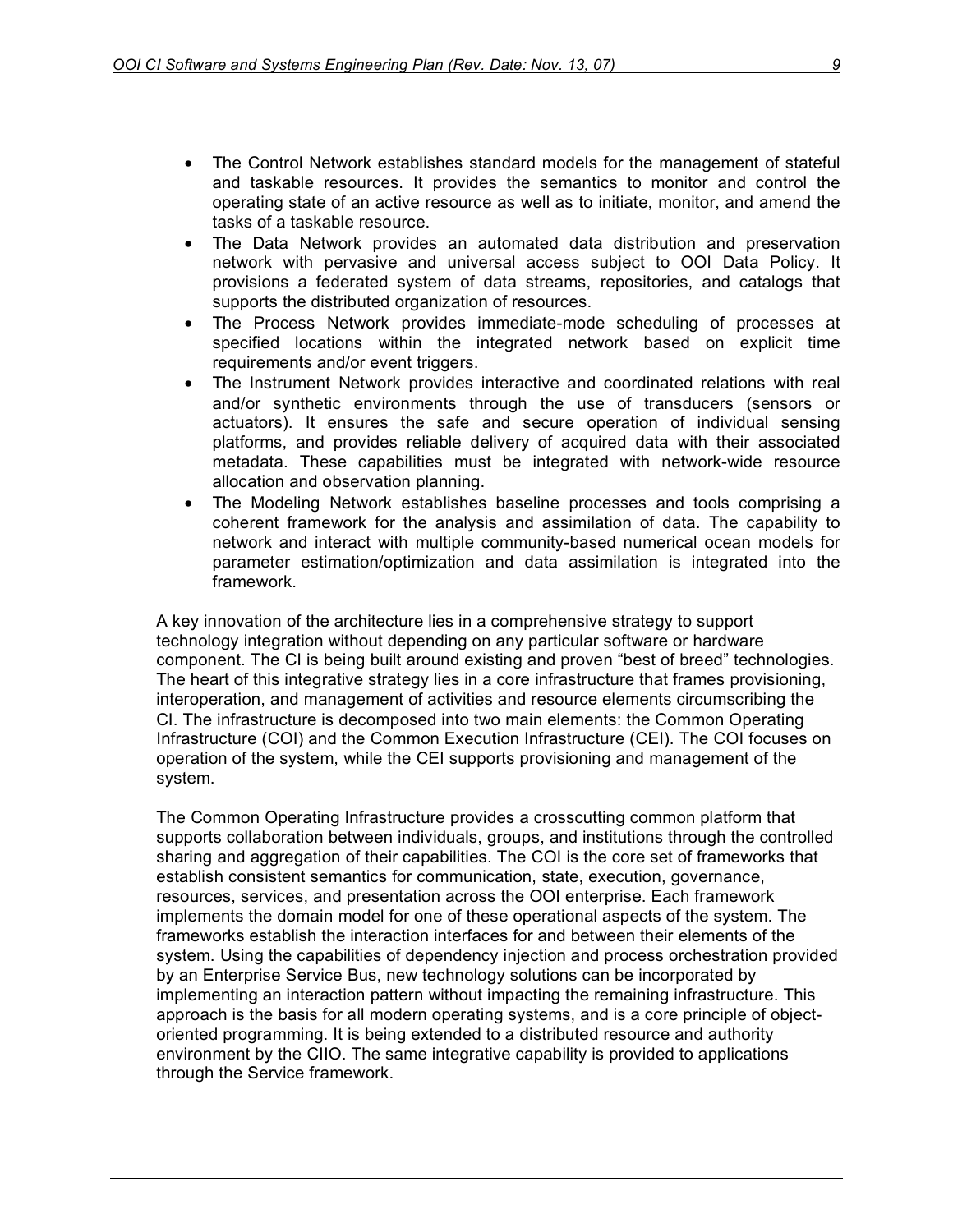The Common Execution Infrastructure provides configuration management and demanddriven provisioning of capability at selected locations (CyberPoPs) within the CI network. The CEI is elastic, having the ability to expand and contract the configuration of computing resources as the need rises and falls. This subsystem extends the Amazon® service model for the "Elastic Computing Cloud®" by incorporating a security framework and a demand-based scheduler to enable dynamic configuration.

## **3.3 System Breakdown Structure**

The system breakdown structure (SBS) is included in the SSEP because the WBS derives its structure from it. A product-based WBS will include a Project Office branch, a system engineering branch, a system integration and test branch, and an operations branch in addition to the elements in the SBS.



Figure 2. System breakdown structure.

The six elements (subsystems) in the funded SBS (Figure 2) are:

- Sensing and Acquisition: the subsystem responsible for providing the life cycle and operational management of sensor network environments, as well as observing activities (i.e., scheduling, collecting, processing) associated with sensor data acquisition;
- Analysis and Synthesis: the subsystem responsible for providing the life cycle and operational management of community models, ensembles of models and the virtual ocean simulator, as well as modeling activities (i.e., assimilation, analysis, evaluation) using observed and derived data products;
- Planning and Prosecution: the subsystem responsible for providing the mission and campaign planning and prosecution (execution through completion) activities to carry out simultaneous coordinated multi-objective observations across the resources of the observatory;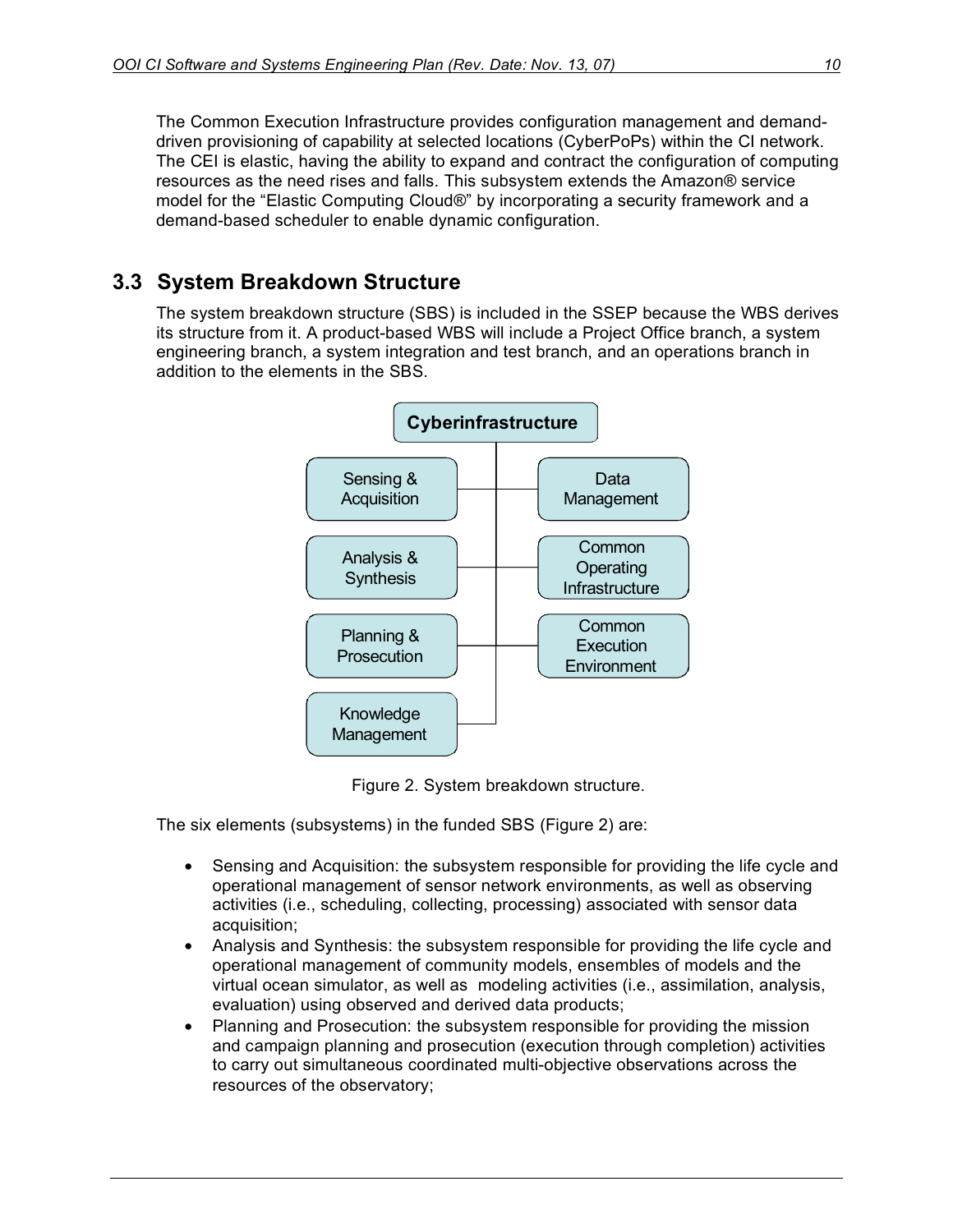- Data Management: the subsystem responsible for providing life cycle management, federation, preservation and presentaiton of OOI data holdings and associated metadata via data streams, repositories and catalogs;
- Common Operating Infrastructure: provides the services and distributed infrastructure to build a secure, scalable, fault-tolerant federated system of independently operated observatory components;
- Common Execution Infrastructure: provides the services to manage the distributed, immediate mode execution of processes

## **4 System Life Cycle**

## **4.1 Relation to Project Life Cycle**

The project life cycle is described in Section 2.2 of the PEP, and is based on the spiral development management model that is widely used for software intensive systems. Each spiral (Figure 3) is a four to six-month-long inception phase, a four-month-long elaboration phase, a six-month-long construction phase, and a two-month-long transition phase. Each phase terminates in a milestone review as depicted in the figure. The details and impact of the risks (whether technical, management, operational, or stakeholder) drive the number of spirals, the level of detail, and effort within each phase of a spiral. The riskiest elements are brought forward as early in the development process as possible. Each spiral includes management, engineering, and support activities in proportion to the risks. Each spiral expands system definition and results in a deployed representation of the CI.



Figure 3. The spiral development project life cycle.

The project master schedule consists of five full development spirals (Figure 4). The entire project consists of an initial six month planning phase, five overlapping sixteen month spiral cycles and ending with a six month transition to operations phase over the six year extent of the project. Beginning with the second cycle, the initiation phase starts four months prior to the end of the preceding construction phase, so that a full development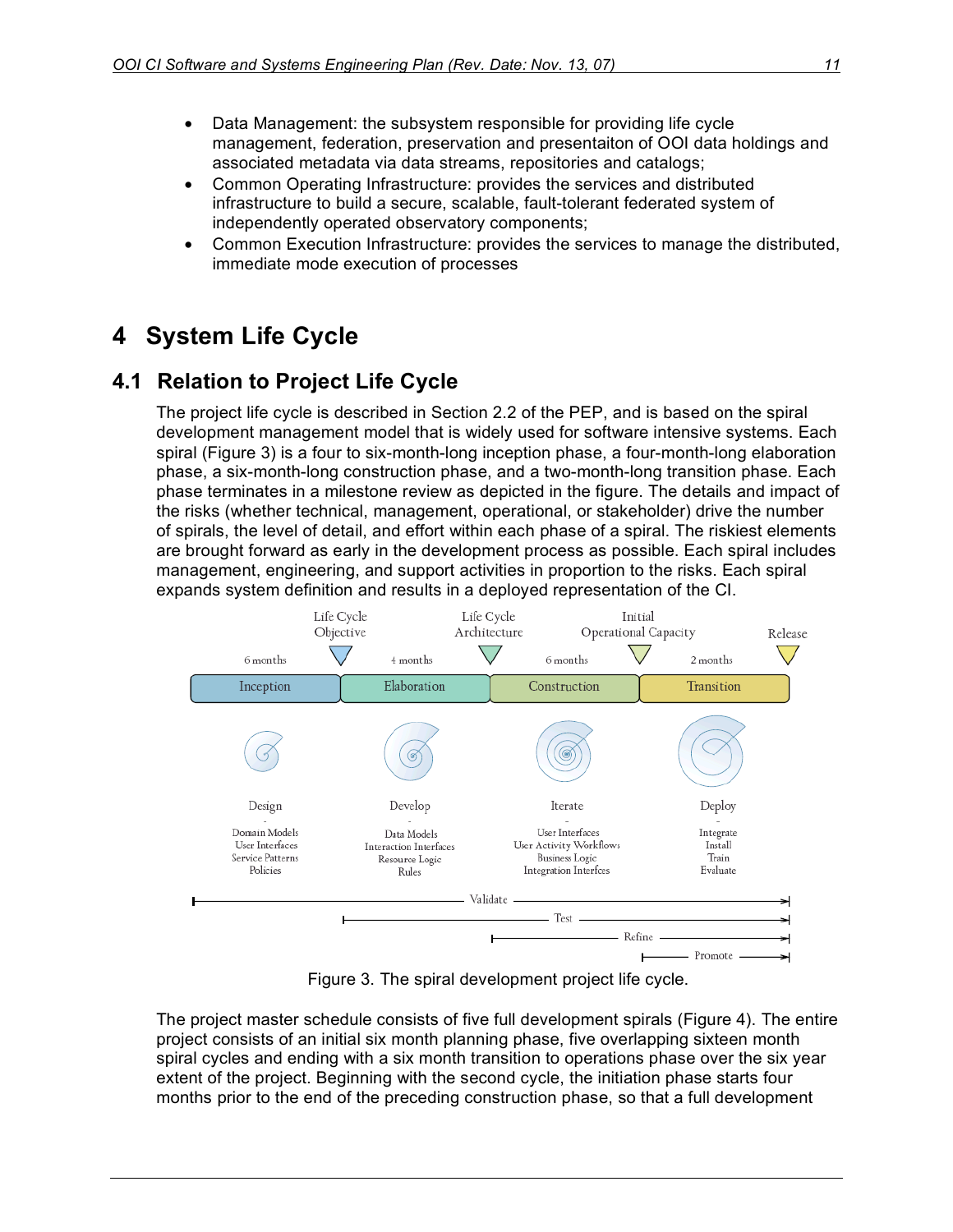cycle and major software release occurs every twelve months beginning eighteen months after project inception.

The system life cycle consists of a set of planning, requirements definition, and systemlevel design, prototyping, integration, and verification activities. Under the spiral development model, these activities can occur during any project life cycle phase, although typically they are dominant during particular phases as described throughout this section of the SSEP. In addition, the project is being managed in an agile manner, and in reality, several elements of the system life cycle may occur iteratively during a single phase of a given spiral. For example, requirements and architecture definition are iterative activities that are most productive when carried out over relatively short (order one month) periods. The key system life cycle activities are the responsibility of and under the supervision of the Chief System Engineer, Chief Architect and Software Development Manager, as defined in Section 2.1 of the PEP.



Figure 4. The five overlapping development spirals comprising the project master schedule.

## **4.2 Role of System Engineering**

Use of the spiral project life cycle does not alter the function of system engineering, and in fact it becomes the key activity that binds the cyclically growing system into a coherent whole. The system engineering framework used by the project will be a tailored version of that defined in the System Engineering Handbook Version 3 issued by the International Council on System Engineering (http://www.incose.org).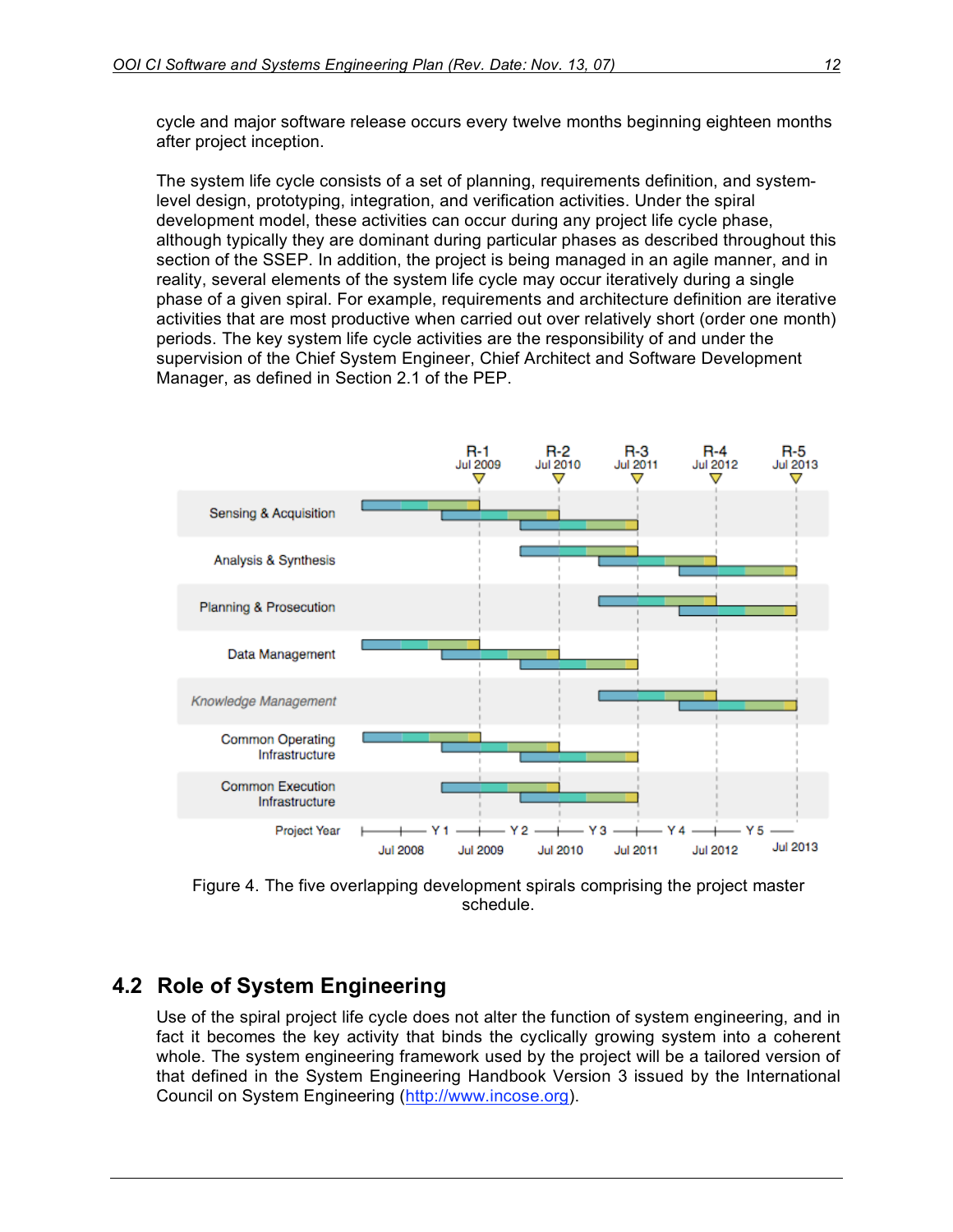System engineering is a triumvirate of processes that places equal emphasis on Requirements Analysis, Operational Analysis, and Architectural Analysis. As shown in Figure 5, the three primary processes and their subprocesses are continuously executed in a spiral manner that defines progressively more detailed levels of the system during each loop through the triumvirate. The entire process begins with an examination of the science user requirements Iterations through the triumvirate of processes are executed until the science perspective is thoroughly understood and the Department of Defense Architectural Framework (DoDAF; see Section 6.3) Operational Views have been fully developed. This is followed by additional Iterations through the triumvirate of processes until the technical or system perspective is thoroughly understood and the DoDAF System Views are fully developed. As concepts are exposed or developed, iterations back and forth between the Science and System perspective are executed until the Operational Views and the System Views are balanced.



Figure 5. System engineering triumvirate.

Under the triumvirate approach as implemented for the OOI/CI project, the Chief System Engineer is responsible for Requirements Analysis, including the System Requirement Document, and for system perspective Operational Analysis. The Chief Architect, assisted by the System Architecture IPT, is responsible for the architectural design of the system, including production of the design documentation. The Project Scientist is responsible for science perspective Operational Analysis, including devising use case scenarios, and for validation that the user requirements have been met at the time of deployment.

Figure 6 maps the system life cycle onto the spiral model shown in Figure 3, and describes it through a series of activities in each spiral phase that produces a set of artifacts, ending in a milestone review with a defined set of principal assessors. The Chief System Engineer drives the entire process through management of the system life cycle. During the inception phase at the start of each spiral, the main activities are highly iterative requirements gathering and architectural design activities. These terminate with the LCO milestone review in which the assessors are the Software Development and System Engineering IPTs. The elaboration phase is dominantly carried out by the System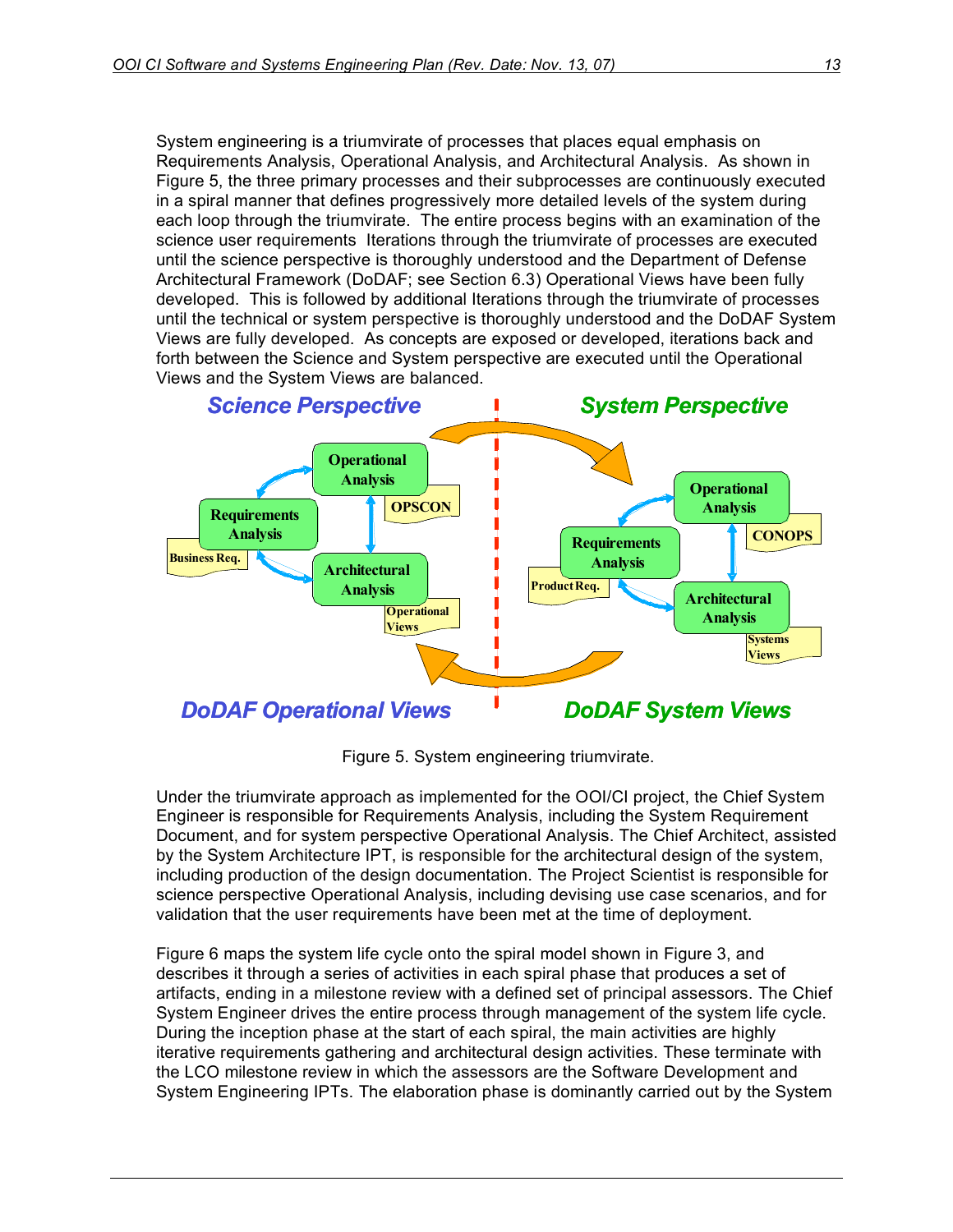Architecture and Software Development IPTs, and involves rapid prototyping to minimize risk, It terminates in the LCA review for which the assessors are the stakeholders and Project Scientist. The construction phase is primarily carried out by the Software Development IPTs. and has the key goal of building and integrating a functional system that meets the requirements. It ends with the IOC milestone review during which the evaluation activities are verification and validation, with the Chief System Engineer and Quality Assurance IPT assessing the former and the Project Scientist and stakeholders carrying out the latter. During the transition phase, the activity is integration of the CI and the marine IO components authored by the System Integration IPT with the goal of producing a deployed system. It terminates with a release and is evaluated through the acceptance process carried out by the OOI Program Office and stakeholders. Under the alignment of successive spirals shown in Figure 4, the LCO and release milestones are coincident.



The following sections describe the system life cycle activities in more detail.

Figure 6. Engineering Process Model

## **4.3 Science User Requirements**

Design of the CI architecture must be driven by the needs of the diverse domain stakeholders who will use it. The elicitation of user requirements is the initial phase of an ongoing stakeholder oversight process that must continue through the deployment and acceptance phases of the system life cycle. Extracting requirements from diverse stakeholder communities presents a challenge, as the typical user may not be familiar with many of the relevant information technologies, and will not be able to readily quantify present and future needs in a manner that will lead to a formal design. The Project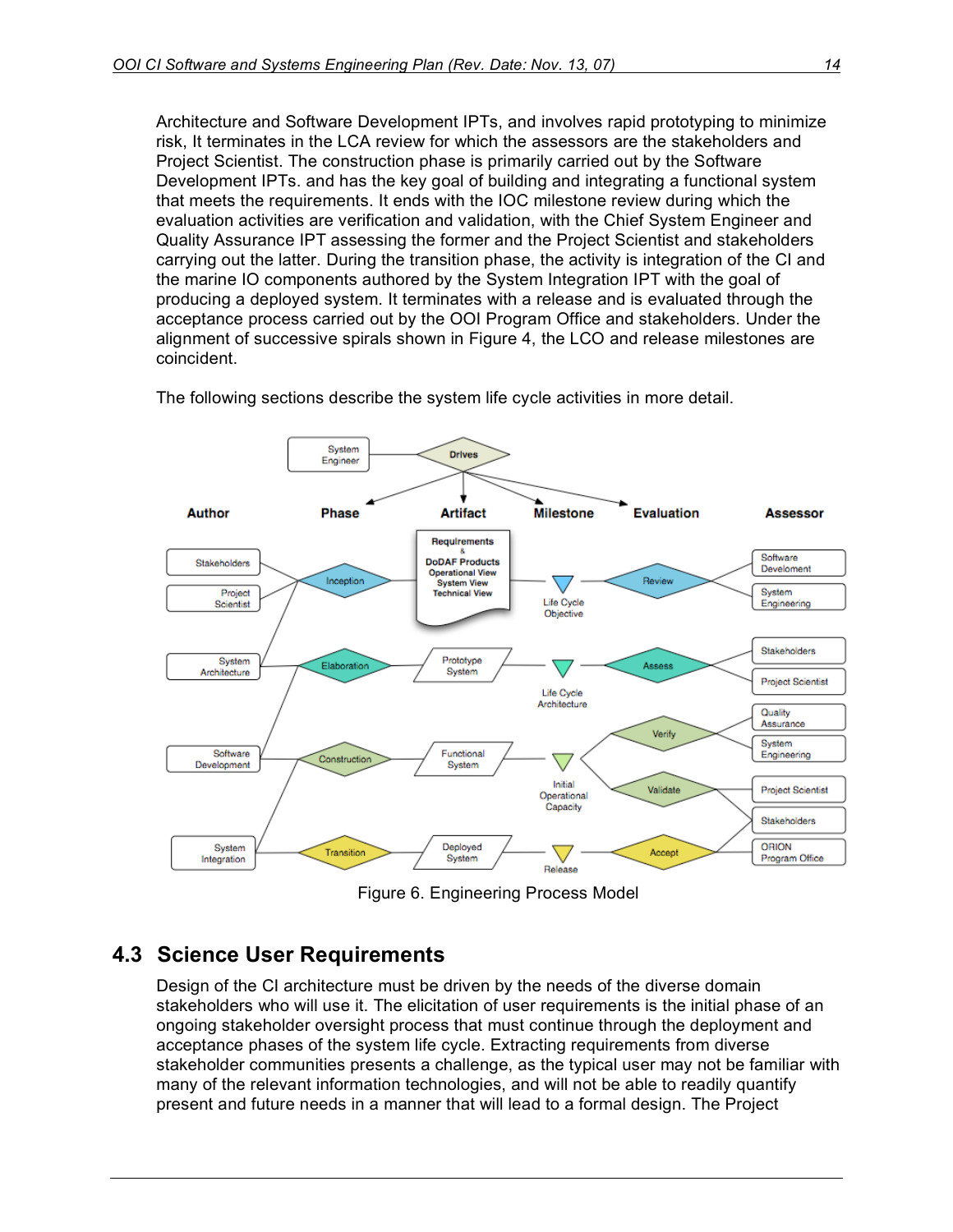Scientist, E&O Manager, Chief System Engineer and System Architecture IPT will work with domain scientists and educators to overcome this issue.

The requirements IPT must construct a wide range of use scenarios (i.e., operational concepts) and concepts of operations incorporating representative suites of sensors and platforms in close collaboration with a representative group of domain users. A complementary process involves preparation of a Concept of Operations Document by the Chief System Engineer. The ConOps document describes what the system will do and why it will do it from the user perspective. It serves the important function of seeding stakeholder thinking with feasible capabilities and applications of the CI, and serves to bootstrap the use case scenario development effort.

#### **4.4 System Requirements**

System and subsystem requirements definition is the dominant activity in each inception phase (Figure 3), but continues at reduced levels throughout each development spiral. The Chief System Engineer and System Architecture IPT extracts system requirements from the science user requirements and other sources. Requirements definition will involve the stakeholder communities organized through the Project Scientist and E&O Manager, the entire CI development team, and the Program Office. Additional elements of the system requirements are the policies that govern use of observatory resources, which must be negotiated with the marine IOs, OOI Program Office and stakeholders.

## **4.5 System Development**

System architecture definition is the dominant activity during each elaboration phase, although it continues at a reduced level in the other spiral phases. With input from the Subsystem Development IPTs, the System Architecture IPT defines and refines the system architecture with guidance from the evolving requirements. Architecture specification activities may include prototyping and trade studies as needed. Quality assurance is a cross-cutting activity throughout system development.

## **4.6 System Integration and Verification**

During the construction phase of each development spiral, the newly created architectural elements are integrated into any existing CI release and verified for compliance with the system requirements by the Software Development Manager. Upon completion, the integrated and verified CI is deployed into the marine IOs, and then undergoes a second verification process by the Chief System Engineer. The System Integration IPT carries out both activities to provide continuity, and the Operations Manager oversees deployment to give a seamless transition to the operations and maintenance phase.

#### **4.7 System Validation**

Near the end of each construction phase, the newly integrated and verified CI will be validated to show that the result meets stakeholder needs through compliance with the science user requirements. The Project Scientist is responsible for validation with assistance from the Chief System Engineer and selected stakeholders.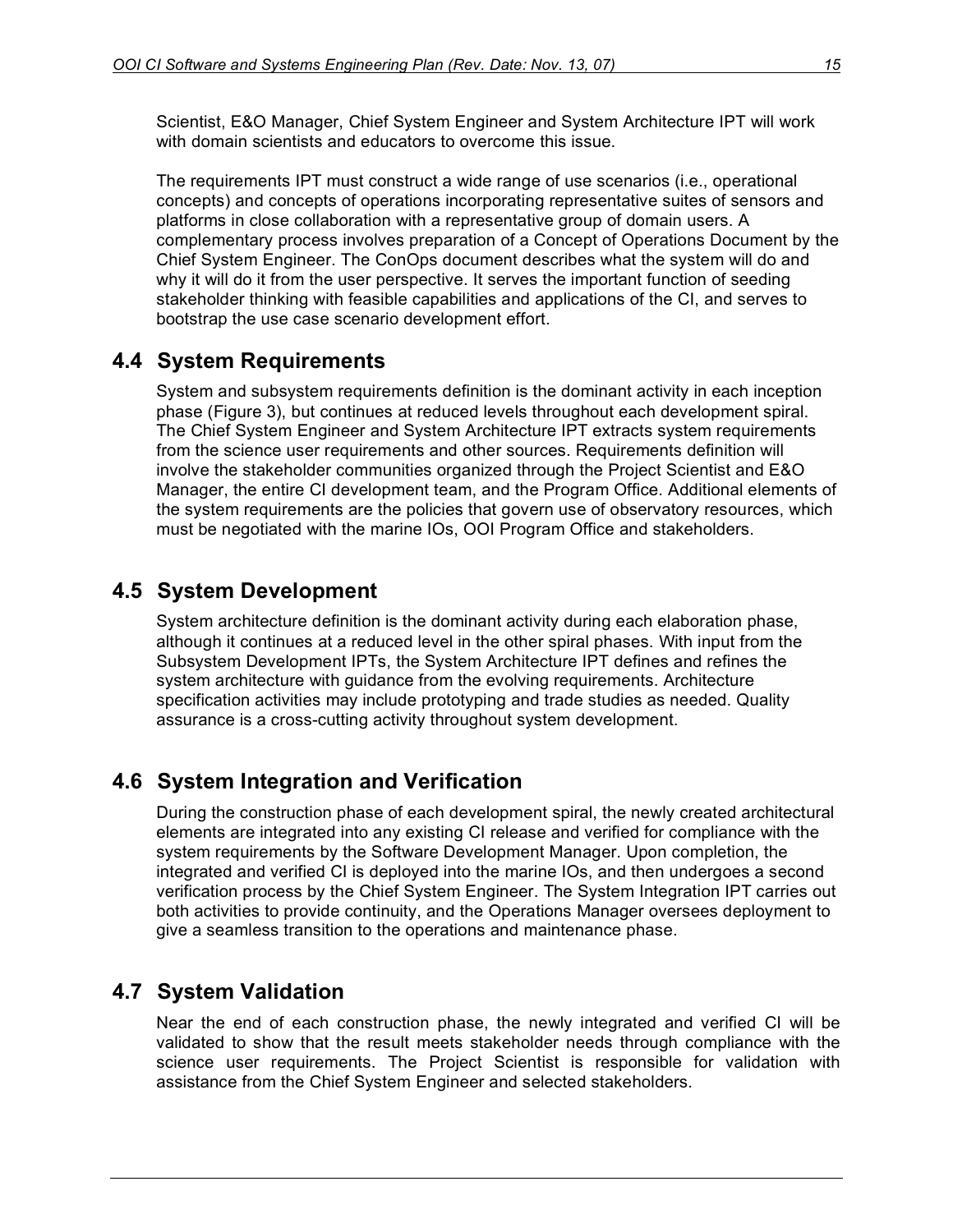## **4.8 System Deployment and Acceptance**

During each transition phase, the integrated, verified, and validated system is delivered to the Operations Manager for deployment. As part of this activity, the system is accepted by the OOI Program Office using specified criteria. After deployment, the CI is available for operations and use by the scientific and educational communities.

## **5 System Life Cycle Management**

## **5.1 Process Performance Management**

This task involves the collection and analysis of information regarding the status of the project and its comparison against the relevant plans to assess progress. Assessments are scheduled at regular intervals as determined by the Project Manager, at all milestone reviews, and at other decision gates as required. The primary goal of Process Performance Management is keeping open and thorough communication within the project team and with the stakeholders.

Process Performance Management consists of two elements: Self Assessment Process and System Engineering Measures. The former will be carried out on a monthly basis in conjunction with earned value management reporting to the Project Office, and consists of evaluation by the Chief System Engineer and Chief Architect of how system level processes are functioning, identification of problem areas, and communication of lessons learned. These will be communicated to the Project Manager for possible action or wider distribution.

The principal system engineering measure will be earned value, as described in the PEP and as handled by the Project Manager in the CI Project Office. The Cost Account Managers (CAMs) are responsible for reporting cost and progress information to the Project Office on a monthly basis for incorporation into the CIIO Earned Value Report to the OOI Program Office. The Project Manager will determine the format and content of these reports.

## **5.2 Technical Performance Management**

Technical performance management (TPM) is the process of prioritizing the system requirements, objectives, operational constraints and maintenance concepts. These disparate issues must be traded off to provide a system that delivers what the stakeholders need within project and program constraints such as cost caps, delivery schedules, the need for phased development and the deployment schedules for other elements of the OOI.

A key tool for technical performance management will be the quality function deployment (QFD) method to establish ongoing connection between the stakeholders and the designers. QFD is a team approach that ensures that the voices of the stakeholders are involved in the evolving system design and deployment cycles. The purpose is establishment of the requirements and their translation into a technical solution. Stakeholder requirements and preferences are defined and categorized as attributes that are weighted according to their importance. QFD provides the design team with a thorough understanding of stakeholder wishes, forces the stakeholders to prioritize those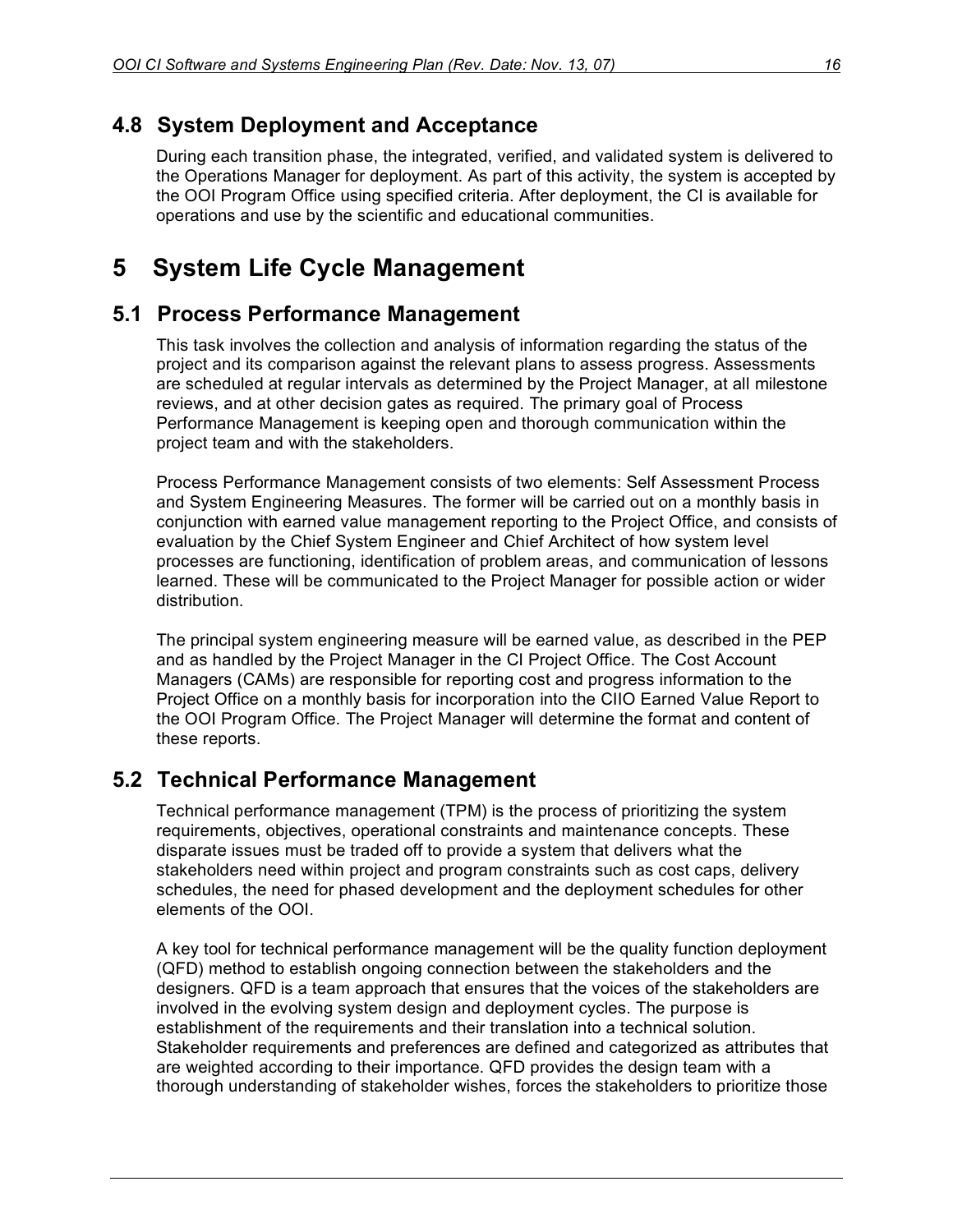wishes, and hence allows trades between different solutions to be evaluated. A standard QFD process is construction of a house of quality matrix as shown in Figure 7.

The Chief System Engineer is responsible for oversight of the TPM process, with the Project Scientist and E&O Manager providing key links into the stakeholder community and the entire design team acting as participants. Selected representatives from the stakeholder community will be integrated into the Subsystem Design IPTs as appropriate, and stakeholders will be involved in all milestone reviews.



Figure 5. The house of quality matrix.

## **5.3 System Engineering Metrics**

A set of system engineering metrics will be implemented and integrated with the projectlevel metrics outlines in Section 2.3.1 of the PEP. These will consist of:

- The complete set of earned value metrics that encompass cost and technical areas;.
- A set of TPMs that are derived directly from the performance requirements, as described in the previous section;
- The following additional metrics

Total number of requirements Number of requirements associated with an approved baseline change Change in number of requirements Total number of design elements Change in number of design elements Total software size, either source lines of code (SLOC) or function point analysis (FPA) Change in software size (SLOC or FPA) Total number of test cases & test procedures Change in number of test cases & test procedures Total number of defects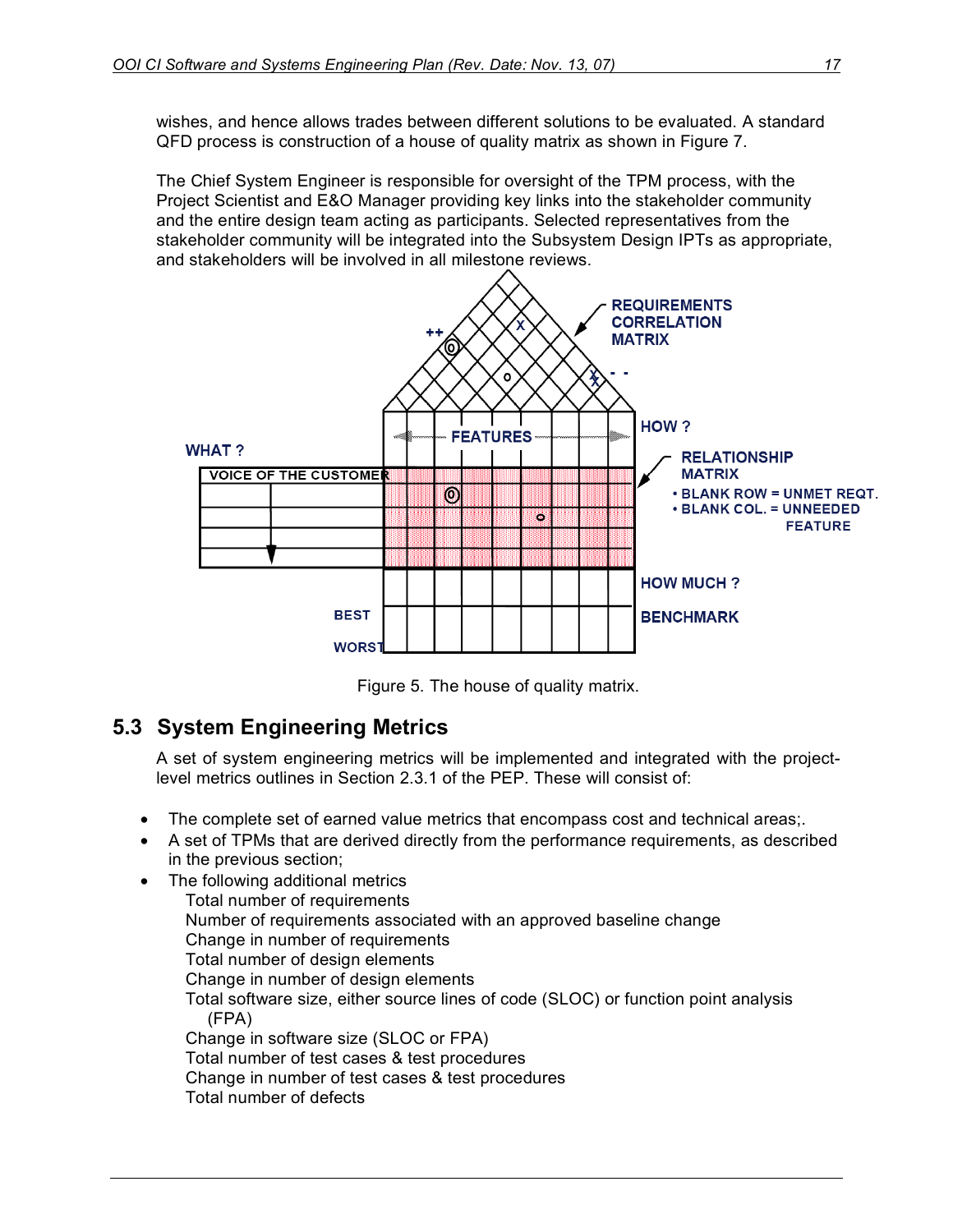Number of defects detected per test case Defects open during a reporting period Defects closed during a reporting period

#### **5.4 Requirements Management**

Under the spiral model, requirements definition constantly evolves throughout the project life cycle, and hence is an ongoing activity. Requirements and their provenance will be captured using the Telelogic DOORS tool. The requirements definition process results in three documents. The first is the Science User Requirements Document (SURD) that includes use case scenarios and is under configuration control with the Project Scientist as document custodian. The second is the Concept of Operations Document (ConOps) that is under configuration control with the Chief System Engineer as document custodian. The final document is the System Requirements Document (SRD) that is under configuration control with the Chief System Engineer as document custodian. The System Requirements Document (SRD) serves as the top-level description of the desired CI capabilities. A key element of the SRD is the Requirements Traceability Matrix that links the system to the user requirements. The Chief System Engineer is responsible for ensuring that all requirements are stated in an atomic, clear, verifiable manner with source traceability. The Chief System Engineer and Chief Architect are responsible for trade studies, constraint evaluation, and cost-benefit analyses that may be required to refine them. Requirements review is a key purpose of each Life Cycle Objectives milestone review, which is analogous to the waterfall model Concept Design Review.

The SURD and ConOps Documents are subject to review by the stakeholder communities and approval by the OOI Program Office. It is the responsibility of the Project Scientist and E&O Manager to communicate user-initiated proposed changes to the Chief System Engineer and Chief Architect on an ongoing basis. It is also the responsibility of the Project Scientist and E&O Manager to communicate changes in CI capabilities to the stakeholder communities.

For a detailed description of the roles, responsibilities, artifacts, and associated requirements elicitation process, see Section 6.2.

#### **5.5 Interoperability Management**

The Interoperability Plan describes procedures that will ensure the interoperability of the CI both internally and with the hardware and software elements produced by the marine IOs and key external entities, notably IOOS. It includes Interface Control Documents (ICDs) that describe the interfaces between all system and subsystem elements internal to the CI, between the CI and the OOI marine observatories, and between the CI and external entities. ICDs internal to the CI are negotiated between the Software Development Manager, subsystem IPT leads and the Chief System Engineer, who has approval authority. The Interoperability Plan also includes Interface Agreements (IAs) negotiated between the project and the marine IOs that establish interface requirements, constraints, and milestones. The IAs incorporate relevant ICDs, and are negotiated between, and signed by, the cognizant IO System Engineers subject to approval by the cognizant IO Project Managers. The OOI Program Office System Engineer has final approval authority, and resolves any conflicts that may arise. Finally, IAs may be negotiated between the project and external entities under similar conditions. The Chief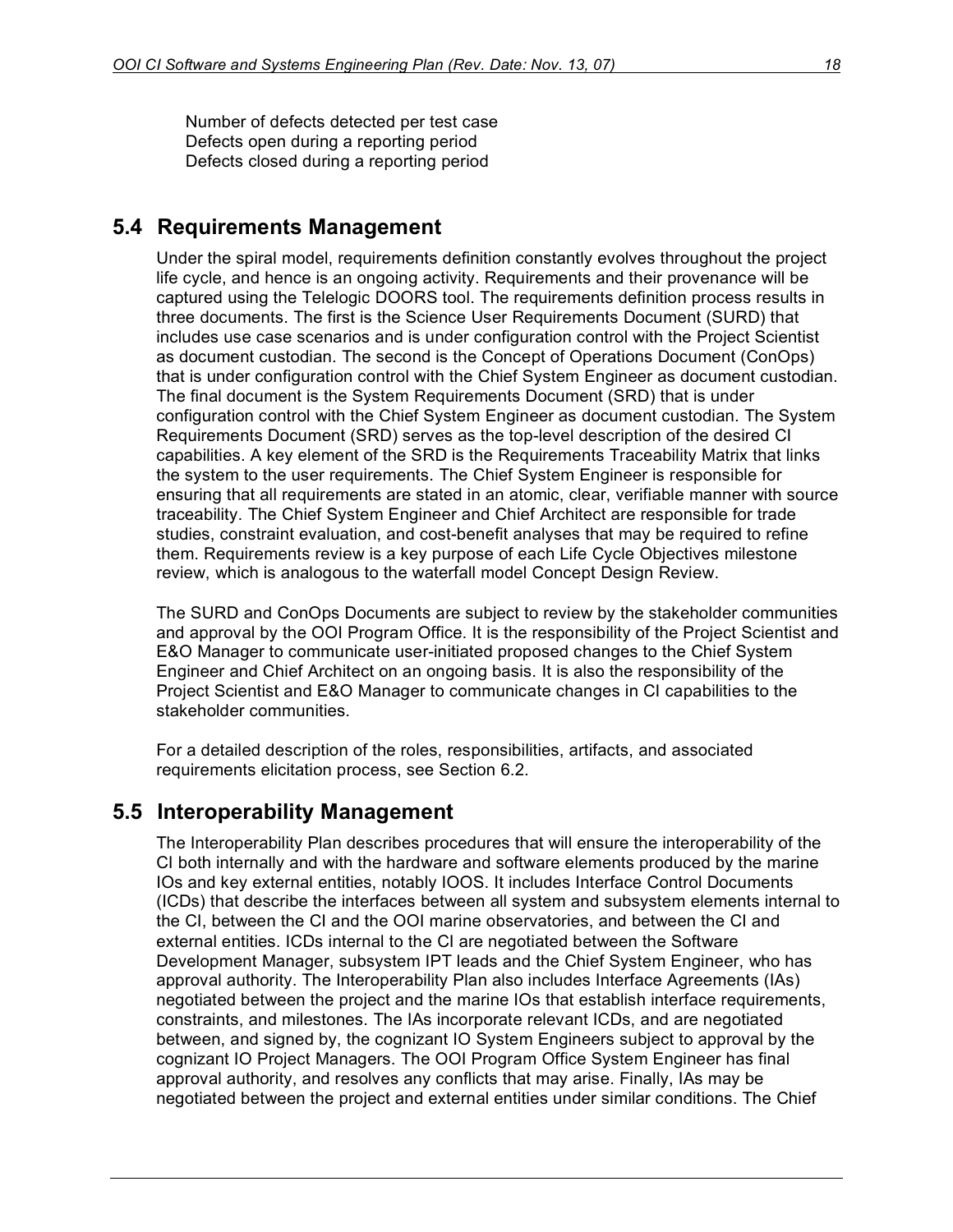System Engineer is responsible for developing and implementing the Interoperability Plan, which is under configuration control.

## **5.6 Risk and Opportunity/Change Control Management**

Changes to the baseline design must adhere to the procedures defined in the Configuration and Change Control Management Plan (CCMP), and must be evaluated for risk according to the Risk and Opportunity Management Plan (ROMP). Both of these plans are the responsibility of the Project Manager.The Project Manager serves as risk manager for the project, and chairs the Risk and Opportunity Management Board defined in section 2.5 of the PEP. The Chief System Engineer is a member of the board.

The CCMP charters an Engineering Review Board (ERB) that ensures and controls technical performance of the system; reviews decisions, issues and trades that could have technical, cost or schedule impacts; and reviews and closes discrepancy reports. The ERB consists of the the Chief System Engineer (chair), the Chief Architect, the subsystem IPT leads, the Quality Assurance Engineer, and the Operations Manager. An Architecture Review Board serves as an arm of the ERB, and has parallel functions to it for changes that have architectural impact. The ARB consists of the Chief Architect (chair), Chief System Engineer, System Architecture IPT, and subsystem IPT members as required.

The CCMP also creates the Project Control Board (PCB) that approves or rejects all changes to the project requirements, cost and schedule baselines, as well as changes that have an impact between subsystem IPTs. The ERB refers all matters that meet this description to the PCB for a decision. The PCB consists of the Project Manager (chair), the Deputy Project Director, the Project Scientist, the E&O Manager, the Chief System Engineer, the Chief Architect, the Software Development Manager, and the Operations Manager. The ERB refers all matters that meet this description to the PCB for a decision. The Project Manager will send approved changes on to the OOI Program Office for final approval as required.

## **5.7 Deficiency Management**

The Chief System Engineer is responsible for oversight of system-level activities to detect problems and for the maintenance of the Deficiency List. The Deficiency List is conveyed to the Project Manager together with a monthly report on the system for inclusion in the corresponding report to the Program Office.

## **5.8 Integration and Verification Management**

The Integration and Verification Plan (IVP) establishes sequences and schedules for integration of the subsystems with each other, with the existing CI, and with the marine and external elements at successive development spirals. It also establishes criteria to verify the system by asking "was the system built right?" through establishing that the system requirements have been met. ISO 9126 serves as a framework of verification attributes and criteria. Preparation and custody of the IVP is the responsibility of the Chief System Engineer. The Software Development Manager is responsible for delivery of a quality integrated CI to the Chief System Engineer. The Chief Architect is responsible for verification of the integrated CI, while the Chief System Engineer is responsible for integration of each CI release with the marine and external observatory elements and verification of the result. At the end of each integration and verification phase, the Chief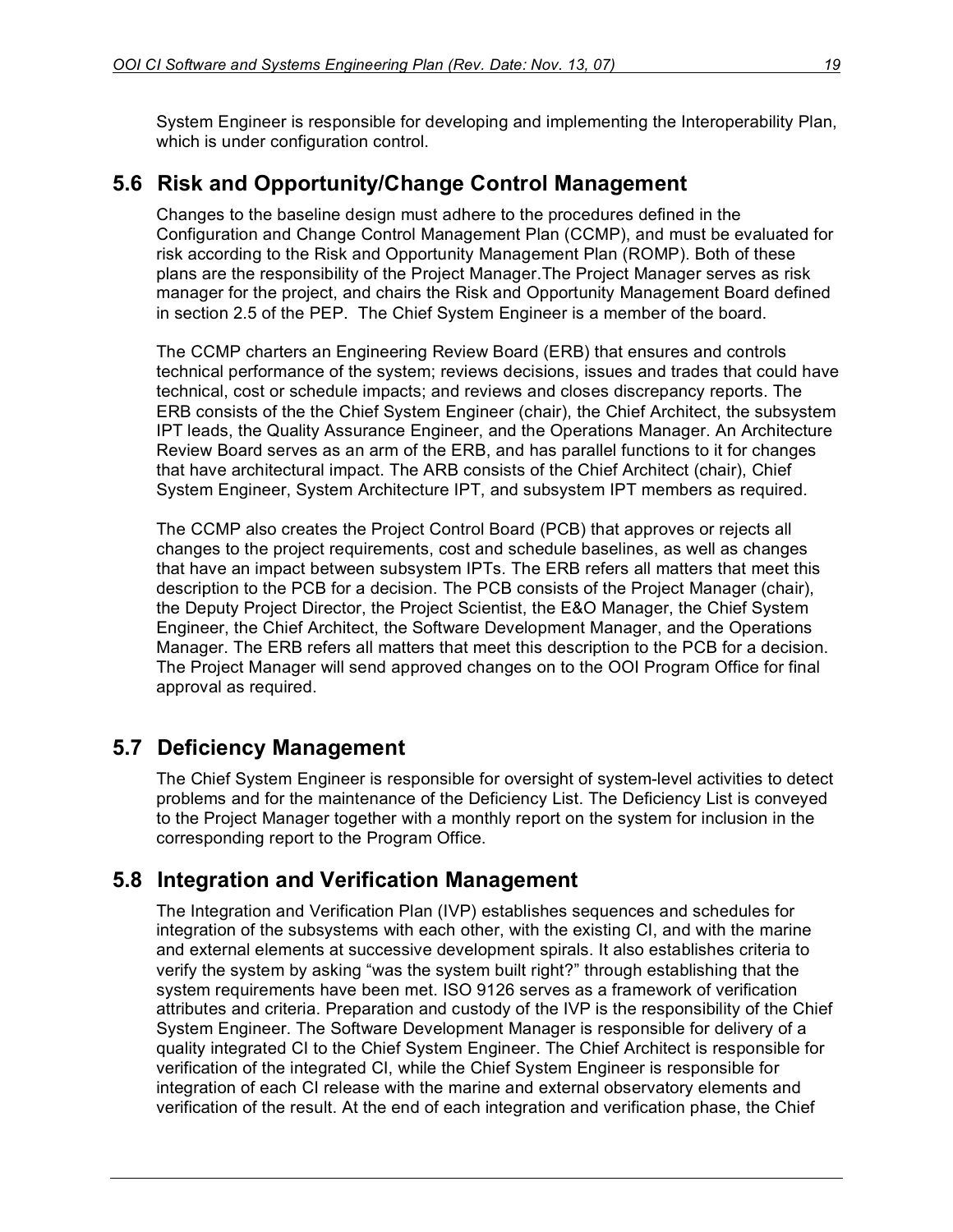System Engineer must submit an Integration and Verification Report to the Project Manager that includes a Requirements Verification Compliance Matrix

## **5.9 Validation Management**

The Validation Plan (VP) establishes the criteria and process for evaluating the completed system at each release against the science user requirements by asking "was the right system built?". Preparation and custody of the VP are the responsibility of the Project Scientist, who will carry out the validation process with the assistance of the Chief System Engineer and selected stakeholders. Upon completion, the Project Scientists will prepare a Validation Report for submission to the Deputy Project Director, who has approval authority.

## **5.10 Deployment and Acceptance Management**

The Chief System Engineer is responsible for developing a Deployment and Acceptance Plan that defines the process for CI deployment at the end of each development spiral and the criteria for its acceptance by the COL Program Office. The Plan will also describe the documentation that allows the system to make the transition to operations and specify the training required for operations personnel. The acceptance process will comply with requirements imposed by, and will be overseen by, the COL Program Office, which has ultimate responsibility for accepting the CI. The deployment and acceptance process follows on the integration, verification, and validation processes described in the Integration and Verification Plan and Validation Plan, respectively. Deployment will be carried out by the Operations IPT and the System Integration IPT, with oversight by the Operations Manager and Chief System Engineer. The Operations Manager will prepare a Deployment and Acceptance Report after each development spiral.

## **5.11 Integrated Logistics Support Management**

Integrated Logistics Support (ILS) defines all of the elements required to support the CI system throughout its life cycle. It is usually divided into ten components:

- Maintenance planning
- Supply support
- Test equipment/equipment support
- Manpower and personnel
- Training and training support
- Technical data
- Computer resources support
- Facilities
- Packaging, handling, storage, and transportation (PHS&T)
- Design interface.

The ILS process and products are described in the Integrated Logistics Support Plan (ILSP) that is the responsibility of the Chief System Engineer. The objective of the ILS process is the design, development, and delivery of a supportable, reliable, sustainable, maintainable and affordable OOI/CI that meets the required operational performance, availability and Total Ownership Cost (TOC) goals. The ILS process will: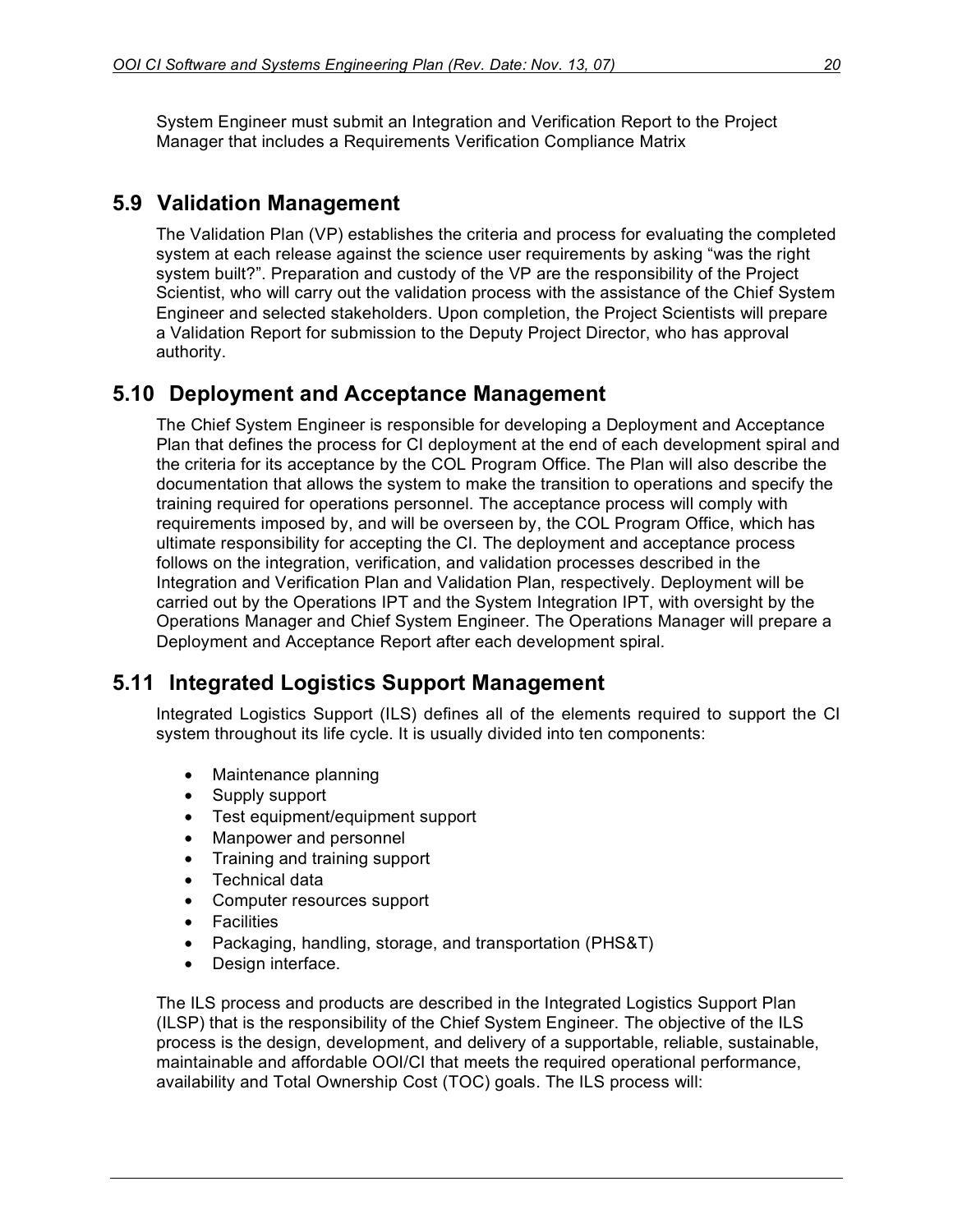- Identify, define and incorporate appropriate supportability characteristics into the OOI/CI system design
- Develop and deliver the OOI/CI focused product support to sustain TOC goals

The Chief System Engineer, Chief Architect, System Architecture IPT and subsystem IPT leads serve as the Supportability IPT. Each of the remaining IPTs take the lead for the ILS aspects of their respective OOI/CI hardware/software. The major functions of the OOI/CI Supportability IPT are:

*Preliminary Candidate Review* Both hardware and software candidates for inclusion in the OOI/CI system are subjected to a continuous review process during the configuration refinement process. Typically, the reviews consist of vendor contact to evaluate technical documentation, equipment reliability, long-term viability, and the willingness/ability to provide logistics support that meets specified requirements. This is a best value approach to eliminate non-conforming candidates, while minimizing resource expenditures.

*In-Depth Review* Candidates surviving the initial evaluation are subjected to an expanded analysis. Failure analysis and mean time between failures (MTBF) are assessed. Maintainability aspects such as built-in-test (BIT)/built-in-test-equipment (BITE) capability, required maintenance labor hours, skill levels, test and support equipment, and training are quantified to the level required for trade studies, associated life cycle cost/cost as an independent variable (LCC/CAIV) modeling and determining the cost of the OOI/CI mission system baseline configuration.

*Trades* Typical quantifiable trade elements include LCC data, technical evaluation, quality of service levels achieved, supportability analysis, as well as supportability and cost drivers. These elements provide support data for the design process. The overall effect of this type of analysis early in the design and development phase is one of ensuring system supportability and reduced LCC.

*LCC/CAIV Modeling* Industry standard models have been identified for manipulation of the maintainability and cost data. An initial collaborative ILS undertaking is the definition of preferred software models, level of modeling required, and output documentation desired to support analysis activities. The project team has trained engineering specialists experienced in utilizing LCC software tools.

*Outputs* Outputs of the specified models, coupled with other logistics analysis parameters, are formatted to enable trade studies. Evaluations of alternatives are included in this process. Output formats are defined by the development organizations to provide the data necessary for informed, best value decisions.. Accomplishment Criteria (AC) for this process include delivery of the identified contract data requirements list (CDRL) items.

*Logistics Support Analysis (LSA)* Analysis of the baseline reference architecture is conducted on the approved baseline, providing initial and subsequent recommendations to the development organizations for maintenance planning, OS training, documentation, and other ILS support elements.

*Logistics Product Development* OOI/CI product supportability packages can now be defined and developed in accordance with the approach identified within the ILSP, meeting the requirements for supportability of the OOI/CI system that is cost effective and provides the necessary infrastructure support to achieve availability requirements. On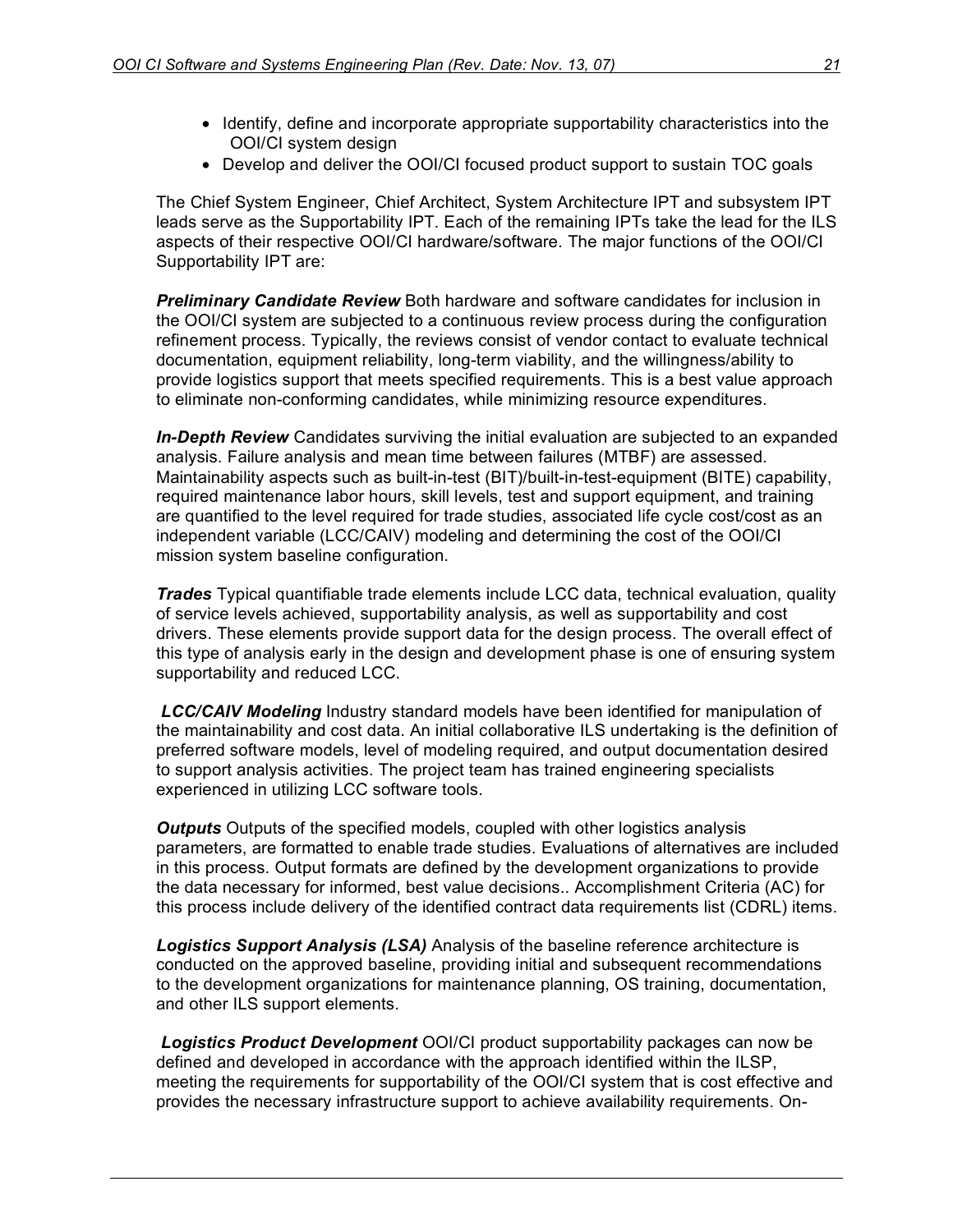going iterative coordination between the project IPTs is critical to ensure successful integration of all the supportability packages

*OOI/CI Focused Product Support* The OOI/CI support packages are now in place and total OOI/CI product support has been established in time to sustain initial operational capabilities.

Results from each process step provide a valuable history of trade results, analysis, and decisions that culminate in the final ILSP. They also provide communication to management during process execution, along with historical records for future program participant reference. The results are captured in informal documentation, sent to project management and are made a part of program records.

## **5.12 Security Management**

The Chief System Engineer and Chief Architect are responsible for preparing and implementing the Security Management Plan that covers all aspects of operational and CI security for the system, including defining the software and hardware "best practices" (e.g., firewalls, one-time passwords, anti-virus software) that will be used to protect against intrusion on a real-time basis and the processes used to define and manage reportable incidents both within OOI and at the federal level. It will also describe the authorization and auditing policies for the CI at different levels of access and the ongoing process for ensuring that repositories remain free from external aggression. Compliance with national security requirements will also be described. The Security Management Plan will incorporate any additional requirements imposed by the Program Office and NSF.

## **6 Engineering Process**

## **6.1 Development Methodology**

#### **6.1.1 Software Development Process and Standards**

Software and system engineering activities will follow a highly iterative process pattern with a nominal one month duration. Each iteration defines a number of development products that will be delivered with a prescribed state and content. Some deliverables are external only, and will be subject to review and acceptance. The dates for deliverables must be coordinated and consistent with project milestones.

The Software Development IPT, consisting of the Software Development Manager and Subsystem IPTs, together with the Chief System Engineer and System Architecture IPT, will leverage and further develop existing technologies to ensure both the rapid availability of an initial CI implementation and the systematic, iterative, and incremental implementation of the full set of CI capabilities in accordance with the release schedule. At its core, the OOI software development effort is a system-of-systems integration challenge, with software development primarily focused on subsystem adaptation and integration of best-of-breed, proven technologies.

The conceptual architecture rests on a rigorous service-oriented design approach to project subsystem capabilities and integration into system capabilities. The SDT will leverage service-oriented implementation techniques to yield a seamless software and system engineering project framework. Intuitively, every OOI entity (examples range from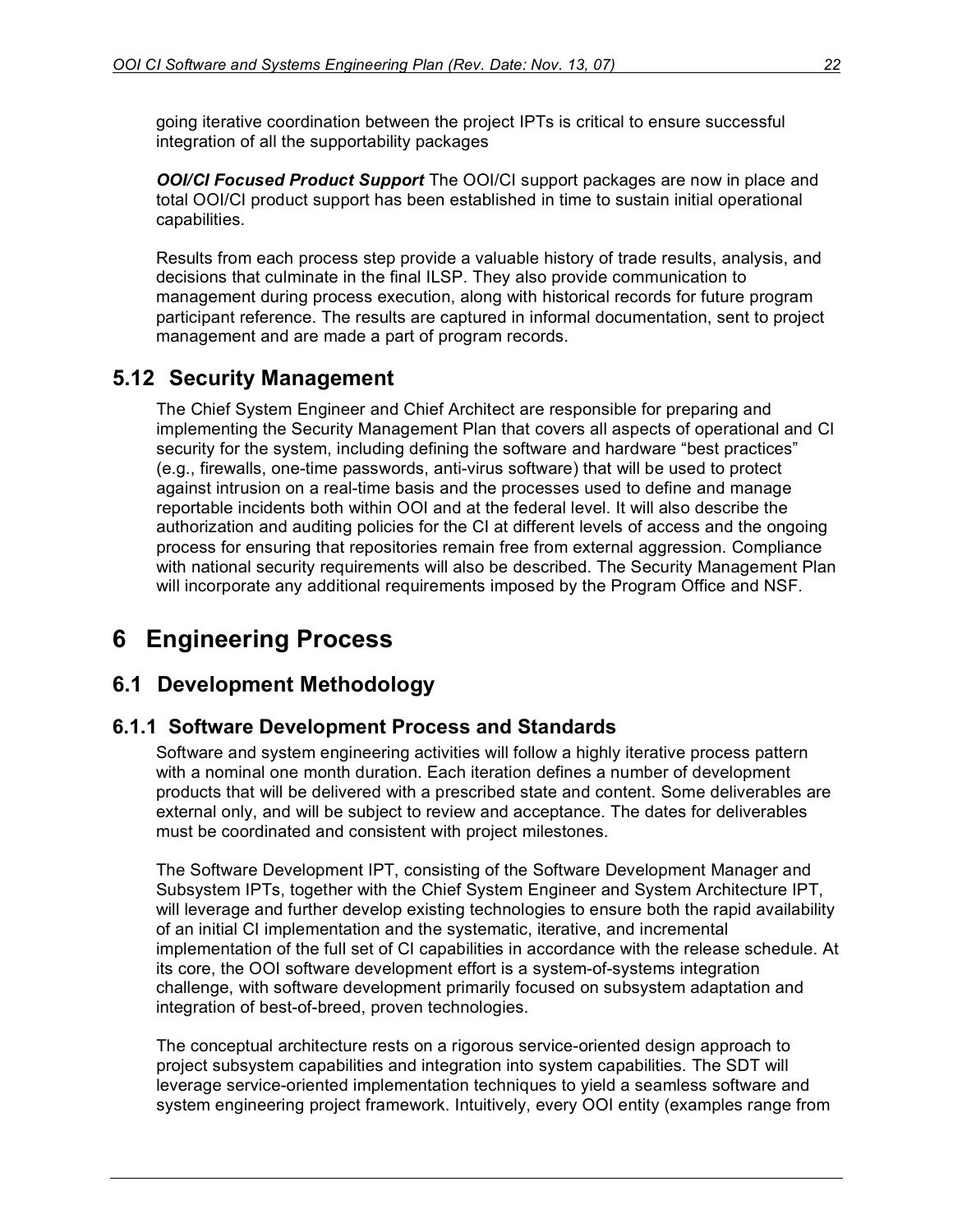instruments to laboratories to data repositories to coastal, regional, and global observatories to the computational Grid) will represent itself as a set of services that can be located and accessed via the CI. Web services and related technologies enable rapid implementation, provisioning, and integration, along with flexible configuration of these services to yield the CI.

#### **6.1.2 Software Development Environment**

The Software Development Environment consists of the following tools:

| <b>Process Result Product</b>     | Tool(s)                             |
|-----------------------------------|-------------------------------------|
| <b>Project Planning</b>           | <b>Microsoft Project</b>            |
| <b>Requirements Specification</b> | Telelogic DOORS                     |
| Software Architecture Design      | <b>Telelogic Software Architect</b> |
| Software Development              | Eclipse IDE, based on Java SE 6     |
| Version Control, Configuration    | Subversion                          |
| <b>Issue Tracking System</b>      | Atlassian JIRA/CONFLUENCE           |
| Documentation                     | Microsoft Word/Excel/Powerpoint     |

Table 1: Software Development Environment Tools

## **6.1.3 Software Configuration Management**

#### 6.1.3.1 Version Control

Version control of development artifacts will be provided through a CollabNet Subversion installation running on a specially protected server and archived on a daily basis. Subversion has strong industry support in the software development domain, and is seen as one of the potential successors of CVS (Concurrent Versions System), the current industry standard for version control.

Each created artifact will be uniquely identified by its file name and location in the hierarchical Subversion file structure that acts as the repository. A revision number is automatically associated with each version of a file. The revision number is automatically created by the Subversion server; it uniquely identifies a file version in combination with the file name and repository location.

There is always one current version of a file called the head revision. Multiple users can get copies of all repository files or parts thereof on their local workstations. These copies can be edited locally and concurrently, and committed to the server when finished. The Subversion server ensures that the current server versions of the files are updated consistently. The Subversion repository provides capabilities to access all versions of a version-controlled object and to compare differences between versions. Sets of files can be combined into new configurations.

#### 6.1.3.2 Configuration Identification

Version numbers for significant project deliverables and artifacts are assigned when needed. Version numbers are different from the revision numbers that are automatically created by the version control system, as they are manually assigned by the configuration manager for artifacts and groups of artifacts (configurations) that have a certain status. Configuration information is maintained by the version control system Subversion.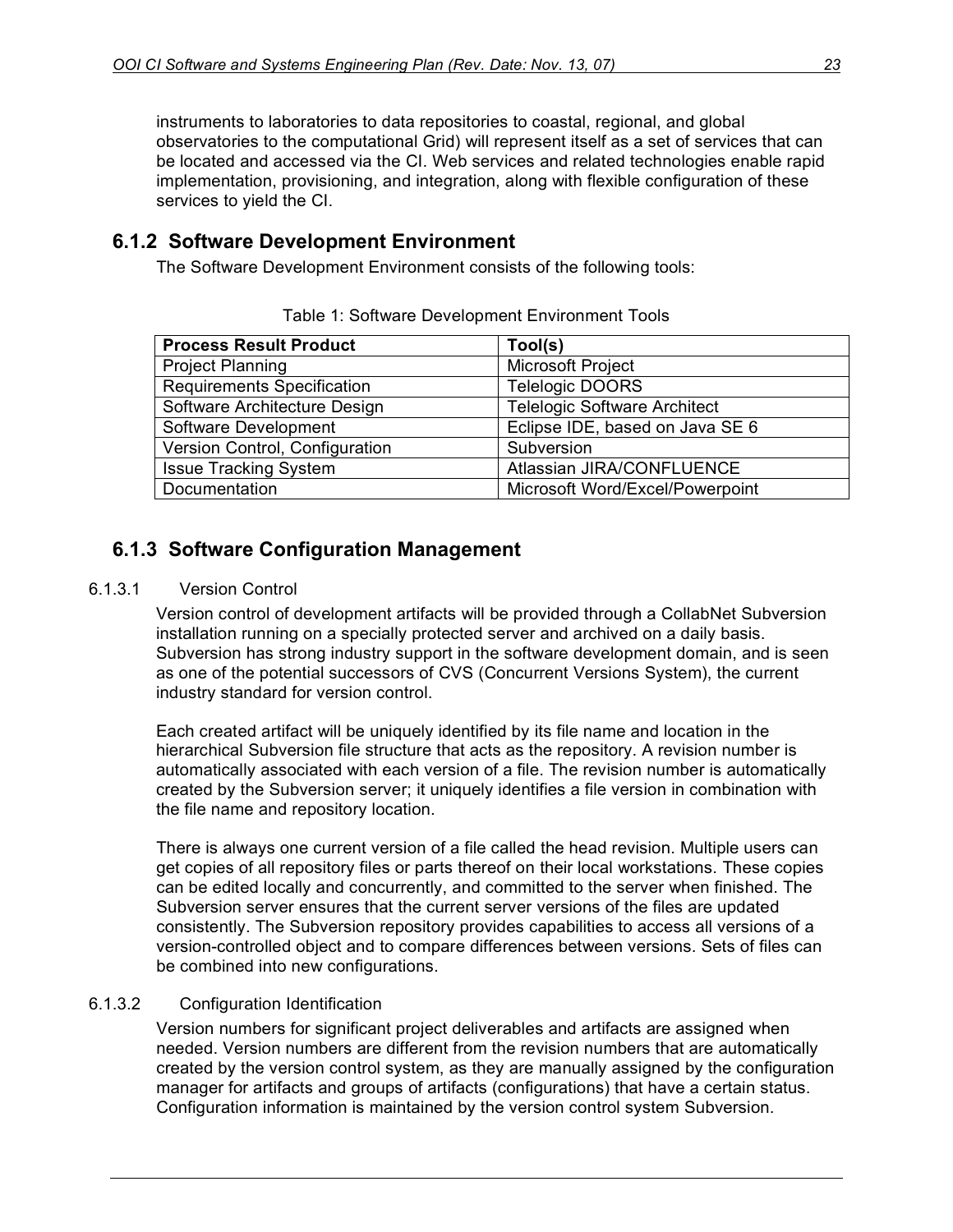#### 6.1.3.3 Configuration Control

After release of a software version or document, all changes shall be recorded and associated with the description of the change and cause of the change.

#### 6.1.3.4 Configuration Status

Each configurable object has a status that is one of:

| <b>Status</b> | <b>Meaning</b>                                            |
|---------------|-----------------------------------------------------------|
| Initial       | File newly created                                        |
| <b>Draft</b>  | File currently edited targeting a planned release         |
| Candidate     | File prepared ("frozen") for external QA                  |
| Final         | File finalized, incorporating minor addressed QA requests |

Table 2: Artifact Status

The status can change in the order given. It can also change back to draft from candidate and final if more significant modifications are required or a new release is targeted.

#### **6.1.4 Software Quality Assurance**

Project quality assurance activities are defined in the Quality Assurance Plan (QAP) that the Project Manager is responsible for. The QAP defines the software quality assurance policies and procedures that will be implemented throughout the design/build/integrate/deploy cycles.

The Quality Assurance IPT oversees quality control throughout each development cycle. The key activities include monitoring the implementation of the project plans, controlling the acceptance of project deliverables, and providing input to the Project Manager on risk identification and mitigation. The Quality Assurance Engineer reports to the Project Manager and is responsible for system development quality assurance during each development spiral.

Analytical and constructive quality assurance measures will be defined jointly by the Chief System Engineer and Chief Architect according to the criticality of software components and in compliance with the QAP. Analytical QA measures include software testing, code/documentation reviews and walk-throughs, and run-time monitoring. Constructive QA measures include formal methods specification, design verification and simulation.

#### **6.1.5 Software Risk Management**

A software risk list will be created during the early domain analysis and architecture definition phase by the Chief Architect and Chief System Engineer. The list will be maintained through ongoing Engineering and Architecture Control Board activities. In the event that an identified risk has significant cost, schedule or scope impact, it will be referred to the Program Control Board by the ECB using standard procedures.

#### **6.1.6 Primary Artifacts**

The primary engineering process products and artifacts are listed in the table below

Table 3: Primary Engineering Artifacts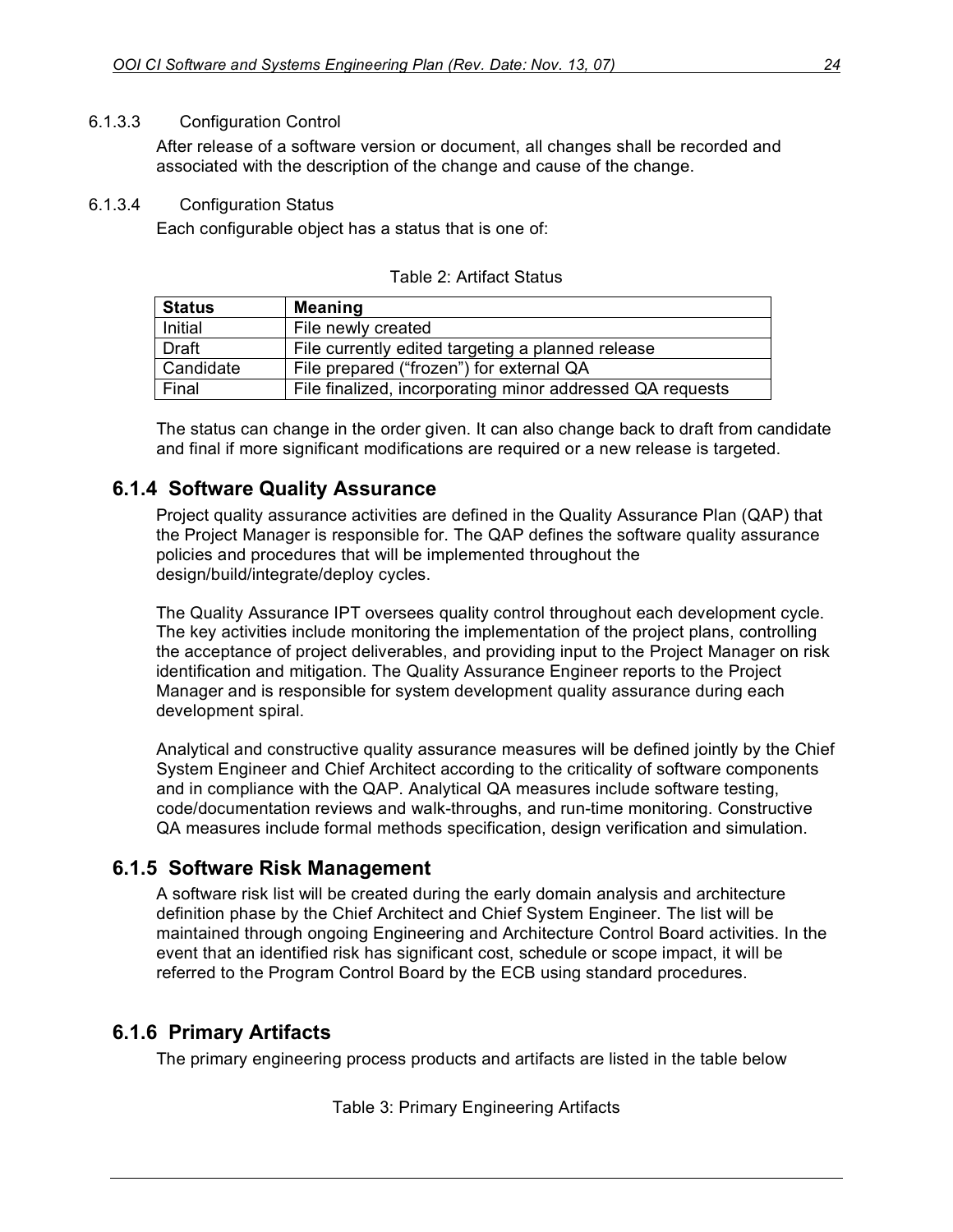| <b>Artifact</b>                                       | <b>Responsibility</b>           | <b>Purpose</b>                                                                                                                                                                                                |
|-------------------------------------------------------|---------------------------------|---------------------------------------------------------------------------------------------------------------------------------------------------------------------------------------------------------------|
| <b>Science User</b><br>Requirements<br>Document       | <b>Project Scientist</b>        | Documents use case scenarios and<br>dentifies science user requirements                                                                                                                                       |
| <b>System Requirements</b><br>Document                | <b>Chief System</b><br>Engineer | Identifies system requirements;<br>includes requirements traceability<br>matrix; enables tracing to<br>infrastructure elements; can be<br>verified                                                            |
| <b>ConOps Document</b>                                | <b>Chief System</b><br>Engineer | Describes what the system will do<br>and why it will do it from the user<br>perpective                                                                                                                        |
| <b>System Architecture</b><br>(DoDAF) Documents       | <b>Chief Architect</b>          | Documents the architecture from the<br>operational and system<br>perspectives. Identifies all<br>subsystems required to fulfill the<br>user requirements, as well as<br>crosscutting infrastructure elements. |
| <b>System and Software</b><br><b>Engineering Plan</b> | <b>Chief System</b><br>Engineer | Lists system level processes, tasks,<br>responsibilities and authorities,<br>including internal schedules and<br>deliverables as well as external<br>deliverables                                             |
| Interoperability Plan                                 | <b>Chief System</b><br>Engineer | Defines internal and external<br>interface control processes and<br>includes interface control<br>documents defining all interfaces                                                                           |
| Integration and<br><b>Verification Plan</b>           | <b>Chief System</b><br>Engineer | Defines the processes for internal<br>and external integration of the CI<br>and criteria for their validation                                                                                                 |
| Subsystem Architecture<br><b>Documents</b>            | <b>Chief Architect</b>          | Defines the required subsystem<br>capabilities                                                                                                                                                                |
| Subsystem<br>Implementation<br>Documents              | Subsystem IPT Leads             | Specifies the deployed form of the<br>subsystems                                                                                                                                                              |

## **6.2 Requirements Engineering**

Initial system requirements are part of the CI Conceptual Architecture, and were developed from an examination of existing observatory projects (LEAD, SIAM, SSDS, IOOS DMAC, and VENUS/NEPTUNE Canada) along with input from the OOI advisory structure and the OOI Science Plan. Further user and system requirements definition will involve the stakeholder communities organized through the Project Scientist and E&O Manager, and the entire CI development team. Additional elements of the system requirements are the policies that govern use of observatory resources. Their specification will follow a parallel process, but may involve negotiation with the marine IOs, and may require COL Program Office approval. The system requirements will be divided into four major categories (functional requirements, performance requirements, design principles, and interface requirements), and then further sorted into categories that are consistent with the CI subsystems.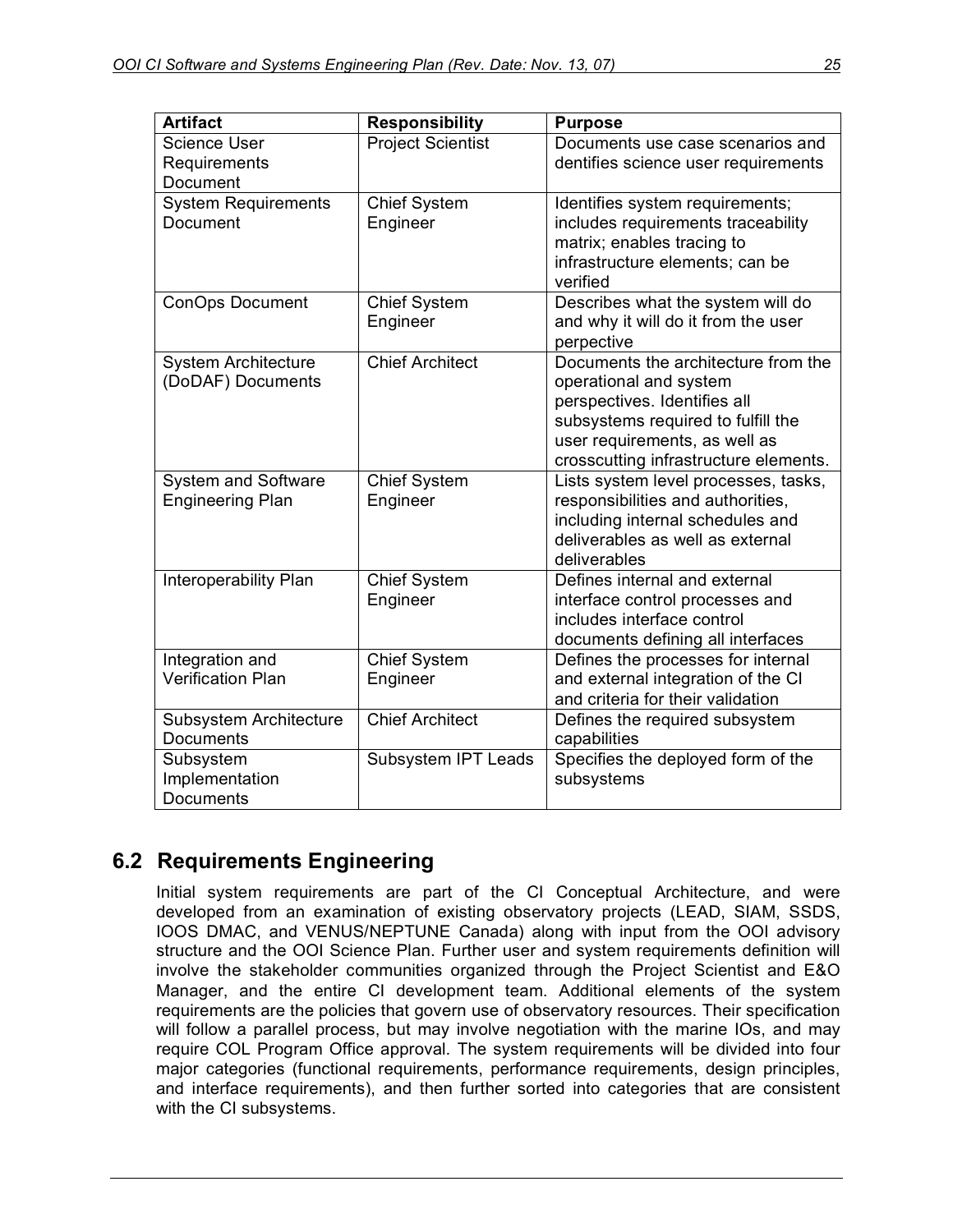Requirements will be captured throughout the project through direct stakeholder involvement. The requirements capture process will be iterative in nature to provide immediate stakeholder feedback and requirements adjustment. The creation of infrastructure prototypes will provide further feedback for stakeholders and validate selected requirements. With early prototypes, it is possible to detect technology risks expeditiously and constrain stakeholder expectations.

## **6.2.1 Roles and Responsibilities**

Figure 6 defines the detailed roles and responsibilities underlying the requirements process.

#### **Chief Architect**

- Defines requirements management process in collaboration with Chief System Engineer; creates initial requirements management plan
- Defines requirements document (RD) template
- Defines requirements elicitation and management tool support and establishes tool support environment
- Delineates boundary between requirements and design
- Elicits requirements from source documents and requirements workshops
- Provides requirements elicitation materials as required
- Elaborates requirements to the level of detail necessary for architecture design according to priorities set by the Chief System Engineer (system level) and Project Scientist (user level)
- Supports requirements controlling and prioritization by providing feasibility information and realization effort estimates based on conceptual system architecture and existing/projected technologies and tools. Provides prototypes to validate requirements feasibility
- Iteratively analyzes and documents requirements in RD (both user and system level)
- Prepares RD deliverables (both user and system level)
- Keeps RM and RD artifacts under configuration and version control and performs document archival
- Performs requirements change management and issue tracking
- Submits RD (both user and system) for review to Chief System Engineer and Project **Scientist**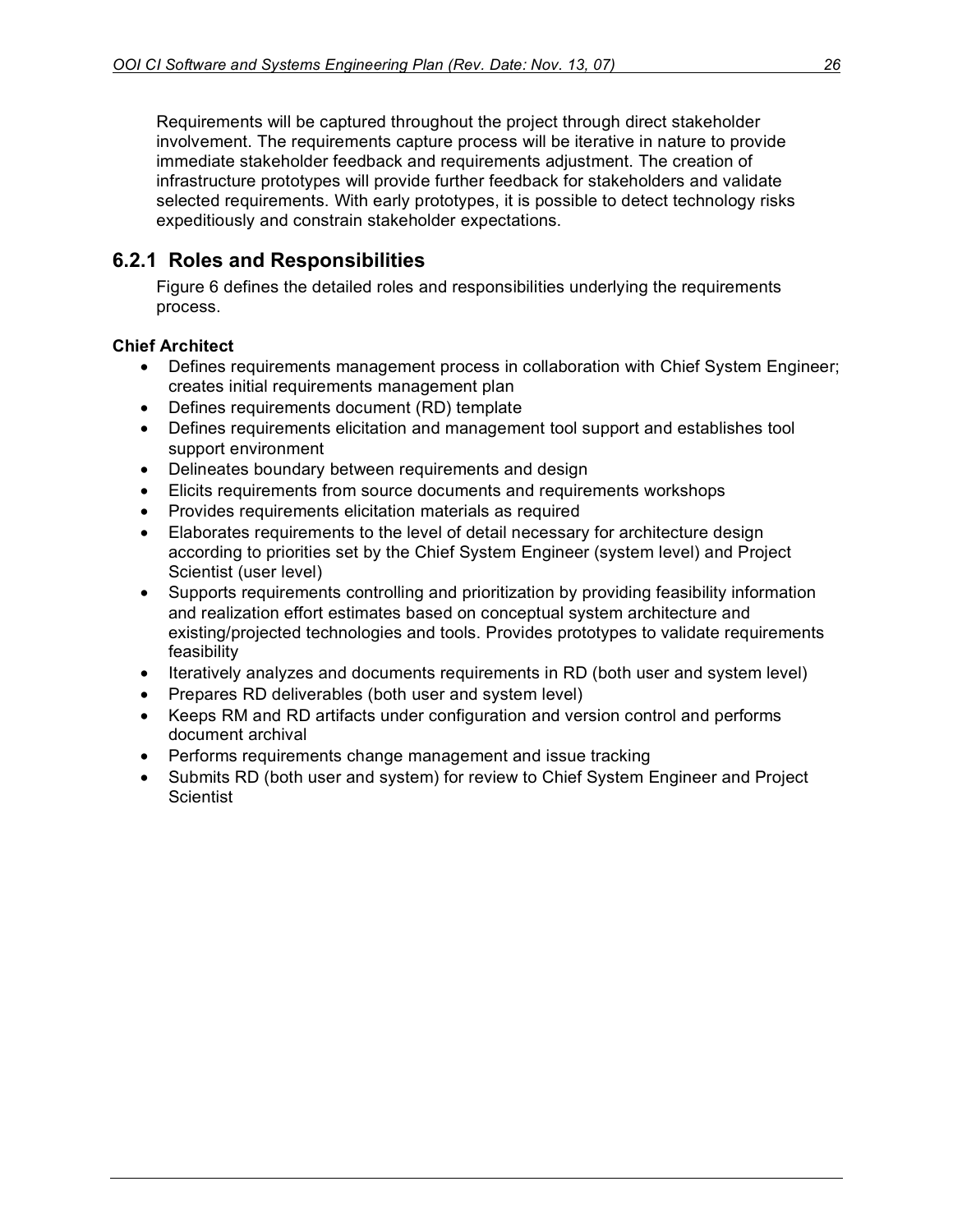

Figure 6 - Requirements Management Process

#### **Chief System Engineer**

- Approves requirements management process and plan
- Approves RD template
- Provides source documents and prioritizes their importance/relevance for OOI CI
- Defines system scope
- Provides use case scenarios/workflows at system level
- Supports traceability identification for each requirement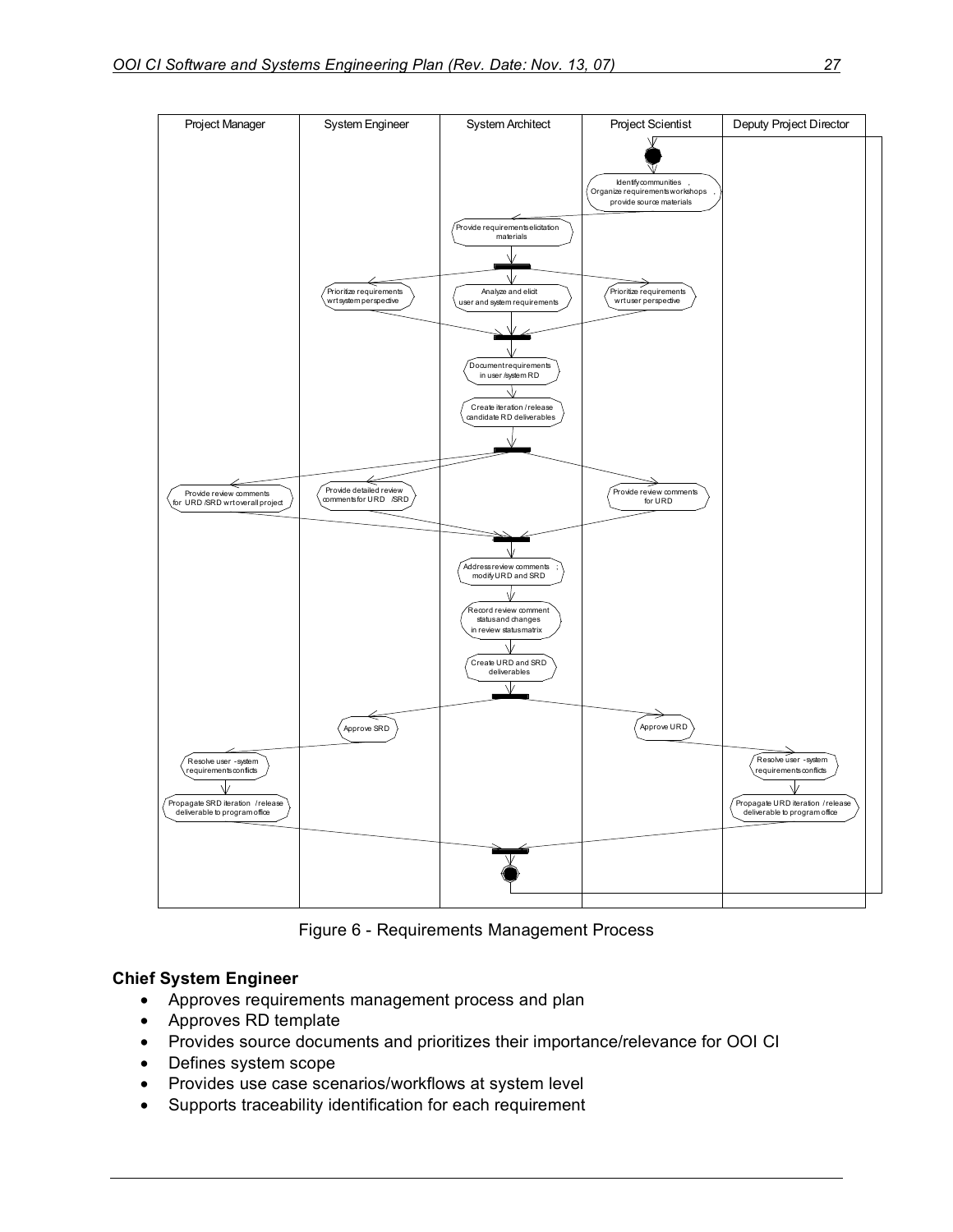- Prioritizes requirements with respect to necessary level of detail from system perspective
- Supports requirements mediation for conflicting system requirements
- Validates RD
	- o Completeness with respect to system scope
	- o Completeness with respect to use case scenarios/workflows at system level
	- o Utility for transition to design
- Provides process, product and quality level review comments for RD

#### **Project Scientist**

- Identifies relevant user communities for OOI CI
- Organize requirements workshops with user communities and participation of Chief System Engineer and Chief Architect
- Provides use case scenarios/workflows at user level
- Supports traceability identification for each requirement
- Prioritizes requirements with respect to necessary level of detail from user perspective
- Supports requirements mediation for conflicting user requirements
- Reviews RD
	- $\circ$  Completeness with respect to use cases/scenarios/workflows at user level
	- o Traceability to requirements workshops

#### **Project Manager**

- Monitors execution of the requirements management process
- Defines and validates scope and level of detail with respect to budget
- Reviews requirements management plan for coherence with overall project management and system engineering processes
- Reviews RD with respect to overall project vision
- Approves system RD
- Oversees requirements related risk management

#### **Deputy Project Director**

- Resolves user-system requirements conflicts that cannot be negotiated
- Approves science user RD

#### **6.2.2 Result Artifacts**

The following are the result artifacts produced during execution of the requirements management process.

#### **Requirements Management (RM) Plan:**

- Describes the requirements elicitation, analysis, documentation and tracing process
- Describes acceptance criteria and level of detail required for RM artifacts
- Describes requirements validation and QA
- Incorporated into SSEP

#### **Science User and System Requirements Documents**

#### • Documents current situation, goals, project context and requirements

#### **Requirements Document Review**

- Provides official comments and input for requirements document.
- All comments will be captured in the review status matrix

#### **Requirements Document Review Status Matrix**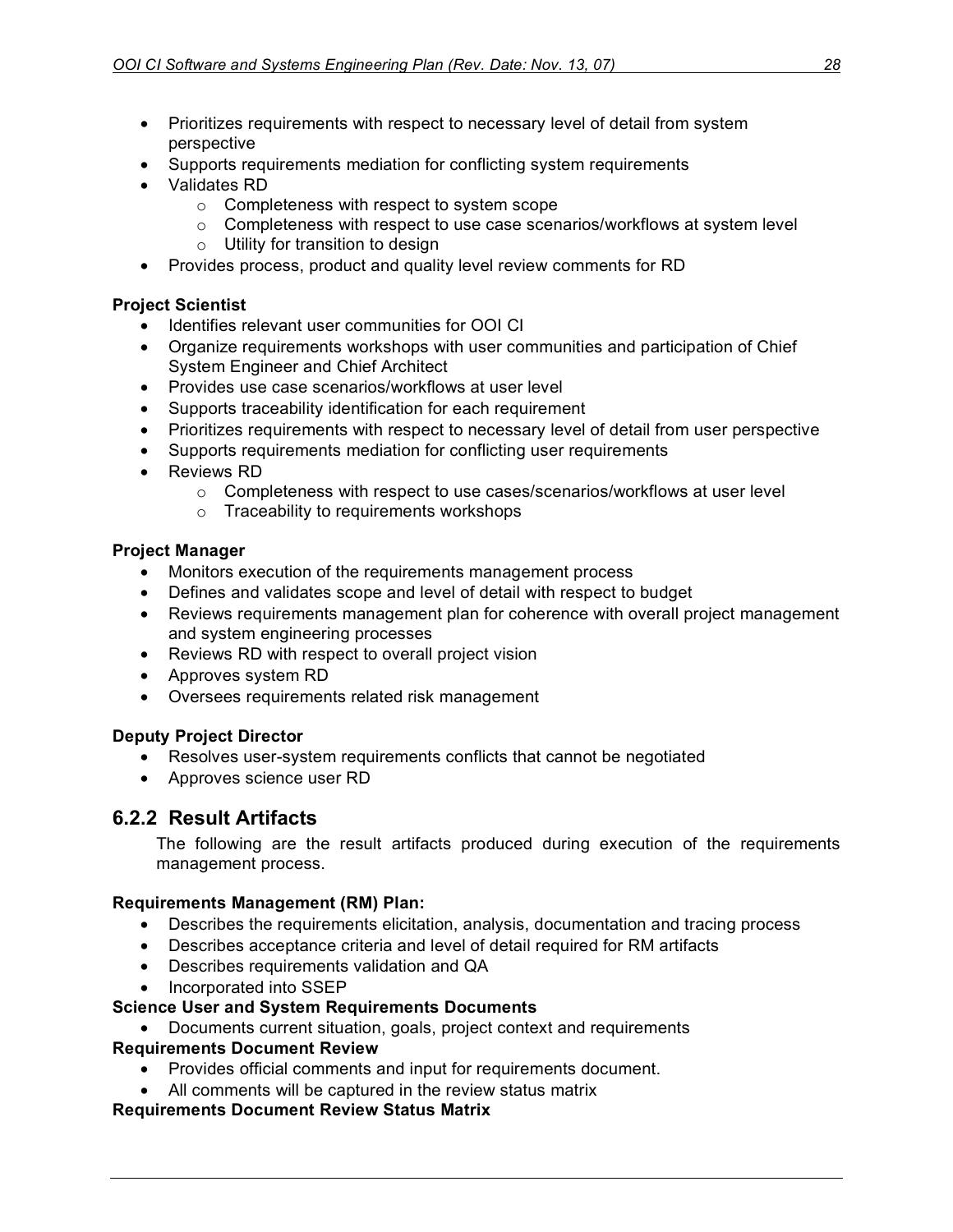• Document under version control as official communication: captures all issues and reviewer comments together with their state and how/when the review comment was/will be addressed

#### **Requirements Traceability Matrix**

- Part of requirements document providing traceability to requirements sources and identifying requirements, assumptions and constraints
- Enables traceability to the system architecture

#### **Requirements Elicitation Material**

• Questionnaires to be circulated among domain users

#### **Presentation Materials**

• Support materials used to describe the process, roles & responsibilities, or artifacts generated during execution of the process.

## **6.3 Software Architecture and Design**

#### **6.3.1 Architecture Development Methodology**

Architecture development will follow the process suggested for the Department of Defense Architectural Framework (DoDAF) 1.5, as documented in [DoDAF 1.5 Volume 1], tailored for the needs of the CI project. In particular, this entails development of a sequence of architectural products, structured into:

- All Views Products (AVs): Executive Summary & Glossary
- Operational Views (OVs): Logical Architecture
- System Views (SVs): Deployment Architecture & Implementation Considerations
- Technical Views (TVs): Technical Standards, Constraints and Evolution.



Figure 7: DoDAF Products and Dependencies, DoDAF 1.0 Deskbook, p. 2-5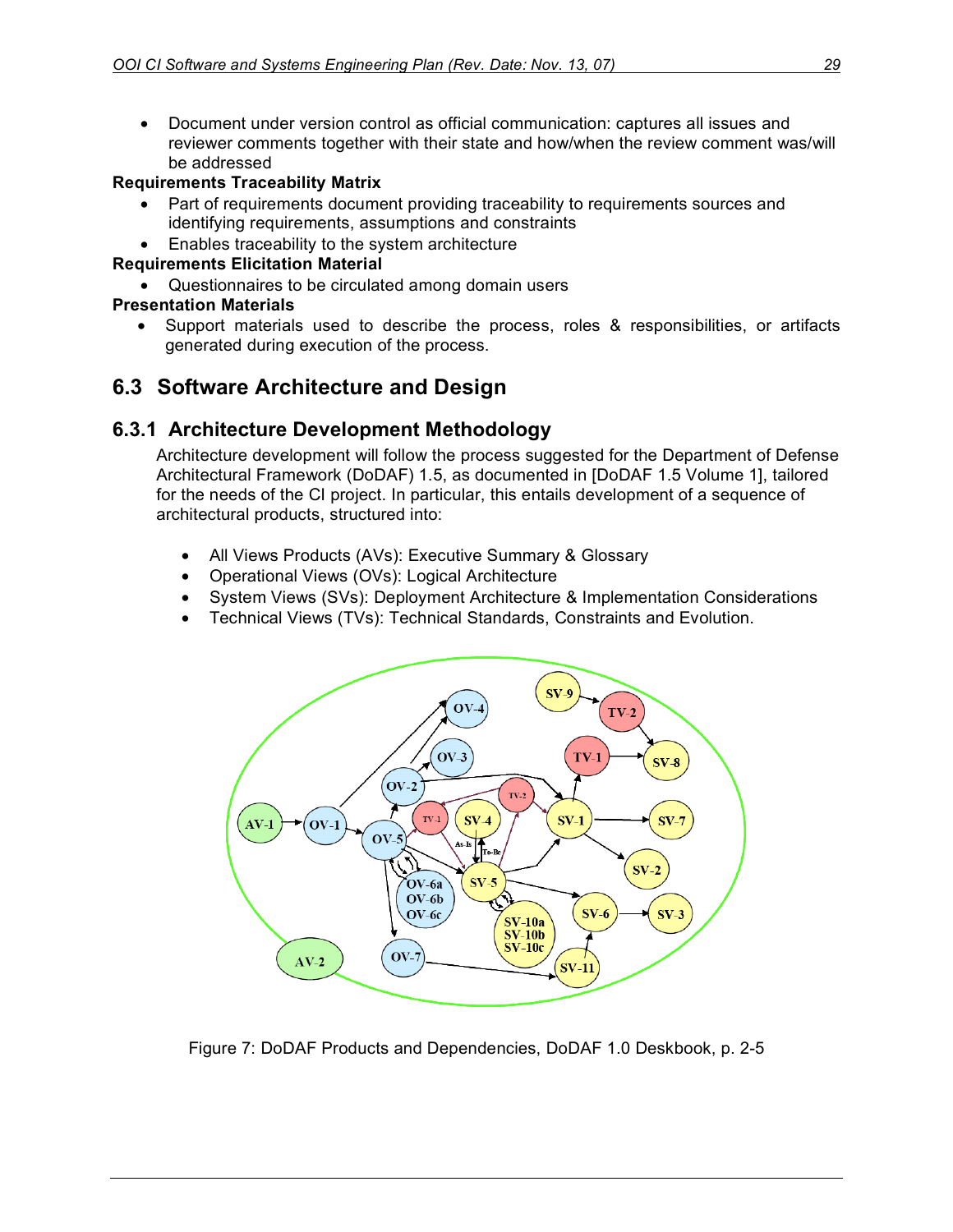## **6.3.2 Architecture Baseline Definition**

The ORION CI Conceptual Architecture (CA) forms the baseline for the CI architecture development activity. The pertinent elements from the CI Conceptual Architecture (CA) will be transferred into the CI architecture document and version management system and toolset. This includes, in particular, the CA AVs & OVs, but also the pertinent information contained in the CA requirements document.

## **6.3.3 Operational and Design Views**

Operational and design views are derived from user and system requirements, as well as from the corresponding concepts of operations. The SRD serves as the top level description of desired CI capabilities, and is a key guide for the architecture development process.

The products to be developed for the operational and design views are:

- 1. High Level Operational Concept Graphic (OV-1)
- 2. Operational Node Connectivity Description (OV-2)
- 3. Operational Information Exchange Matrix (OV-3)
- 4. Organizational Relationships Chart (OV-4)
- 5. Operational Activity Model (OV-5)
- 6. Operational Rule Model (OV-6a)
- 7. Operational State Transition Description (OV-6b)
- 8. Logical Data Model (OV-7)

The core of the operational views consists of OV-5, OV-6 and OV-7. These products are collectively referred to as the "domain model". The domain model is the basis for all operational view products (except OV-1) and all system views products.

The architecture team will enrich this list of products to address service-oriented views, including end-to-end policy and governance specifications to the degree they are needed and not explicitly called out in the DoDAF standard.

#### **6.3.4 Deployment and Implementation Views**

Deployment and implementation views are covered by the DoDAF systems views. These are derived from user and system requirements, as well as from the corresponding operational and design views.

The products to be developed for the deployment and implementation views are:

- 1. Systems Interface Description (SV-1)
- 2. Systems Communication Description (SV-2)
- 3. Systems-Systems Matrix (SV-3)
- 4. Systems Functionalities Description (SV-4)
- 5. Operational Activities to System Functionalities Traceability Matrix (SV-5)
- 6. Systems Data Exchange Matrix (SV-6)
- 7. Systems Performance Parameters Matrix (SV-7)
- 8. Systems Evolution Description (SV-8)
- 9. Systems Technology Forecasts (SV-9)
- 10. Systems Rules Model (SV-10a)
- 11. Systems State Transitions Description (SV-10b)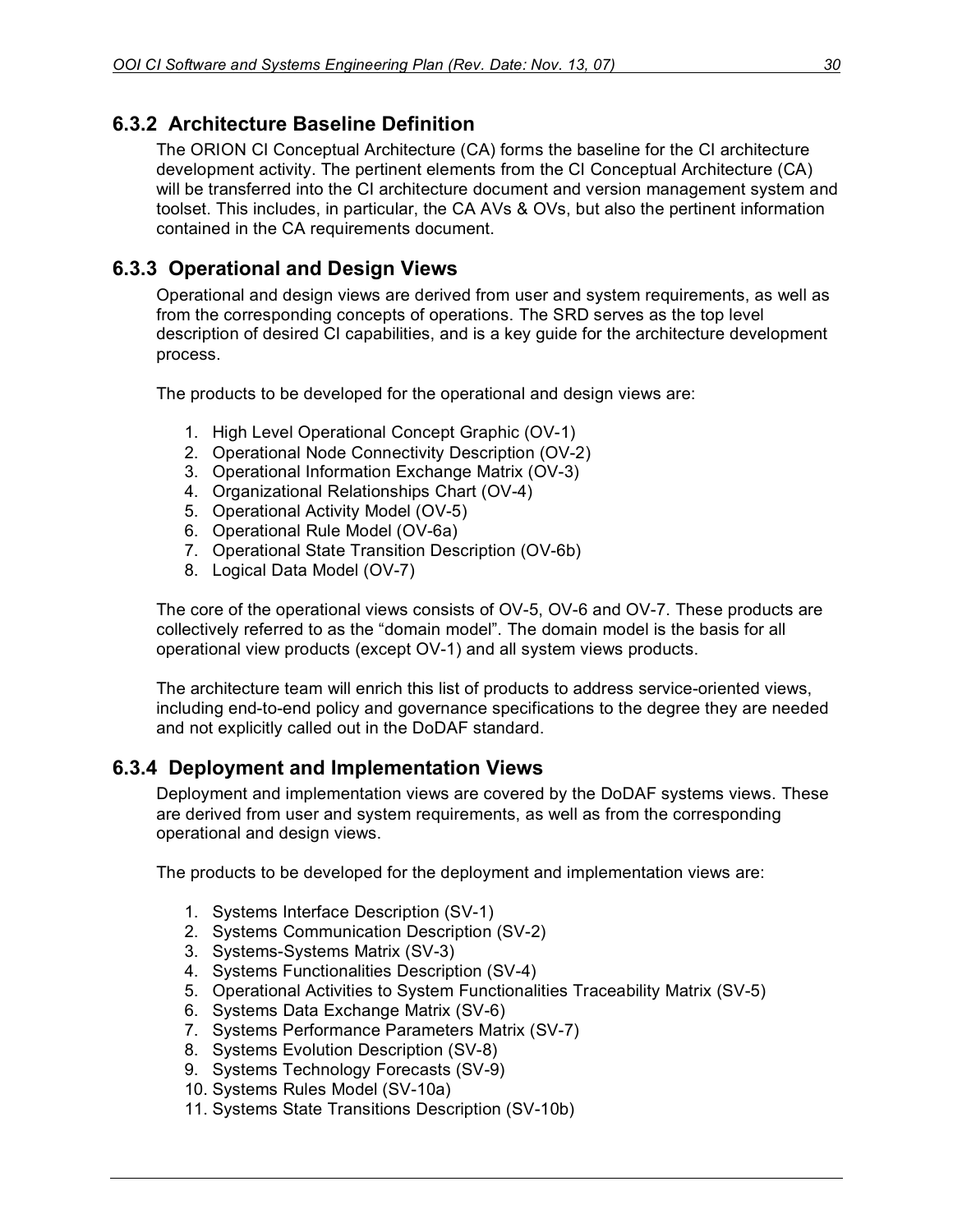- 12. Systems Event-Trace Description (SV-10c)
- 13. Physical Schema (SV-11)

## **6.4 Subsystem, Component and Service Breakdown**

The CI architecture rests on a rigorous service-oriented design approach to project subsystem capabilities and integration into system capabilities. Service-oriented design and implementation techniques will be leveraged to yield a seamless software and system engineering project framework.

The development effort is structured into seven subsystems (Figure 8) based on the major activities of scientific investigation as well as data and knowledge management and the two infrastructure elements. The subsystems are:

- a. Sensing & Acquisition,
- b. Analysis & Synthesis,
- c. Planning & Prosecution,
- d. Data Management,
- e. Knowledge Management (not currently funded)
- f. Common Operating Infrastructure,
- g. Common Execution Environment.

Each subsystem project has a duration of either two or three 16-month development cycles. They are staggered across the five release cycles of the overall proposed project (Figure 4). Their ordering is based on a prioritization of their value to the OOI community and their interdependency. The projects deliver complete subsystems and have a prescribed set of deliverables. These deliverables, starting with the domain models and ending with deployed code, are essential for the long-term viability of the system. Close attention has been paid to the shared architectural elements that can be assembled by one team, enhanced by another and used by most. This strategy of "implement, enhance, use" across teams is employed to ensure sustainability of the interaction interfaces across the duration of the OOI, and drive the quality of the implementations behind them.

In addition to the teams identified for each subsystem, architectural leadership, domain modeling, software design, and user interface resources have been allocated from the System Architecture IPT to work alongside each project. This will ensure coherence of the design and products generated across the projects while giving the proposed work the ability to engage the expertise of the ocean sciences and CI communities in a very targeted and cost effective manner to the OOI vision.

The subsystem IPTs will develop, at a minimum, the following artifacts to prepare integration into the overall systems:

- Requirements & use cases
- DoDAF-style domain models and other pertinent architecture products
- A service framework, consisting of
	- o Presentation Interfaces
	- o Service patterns
	- o Governance logic
- Capability block framework, consisting of
	- o Presentation binding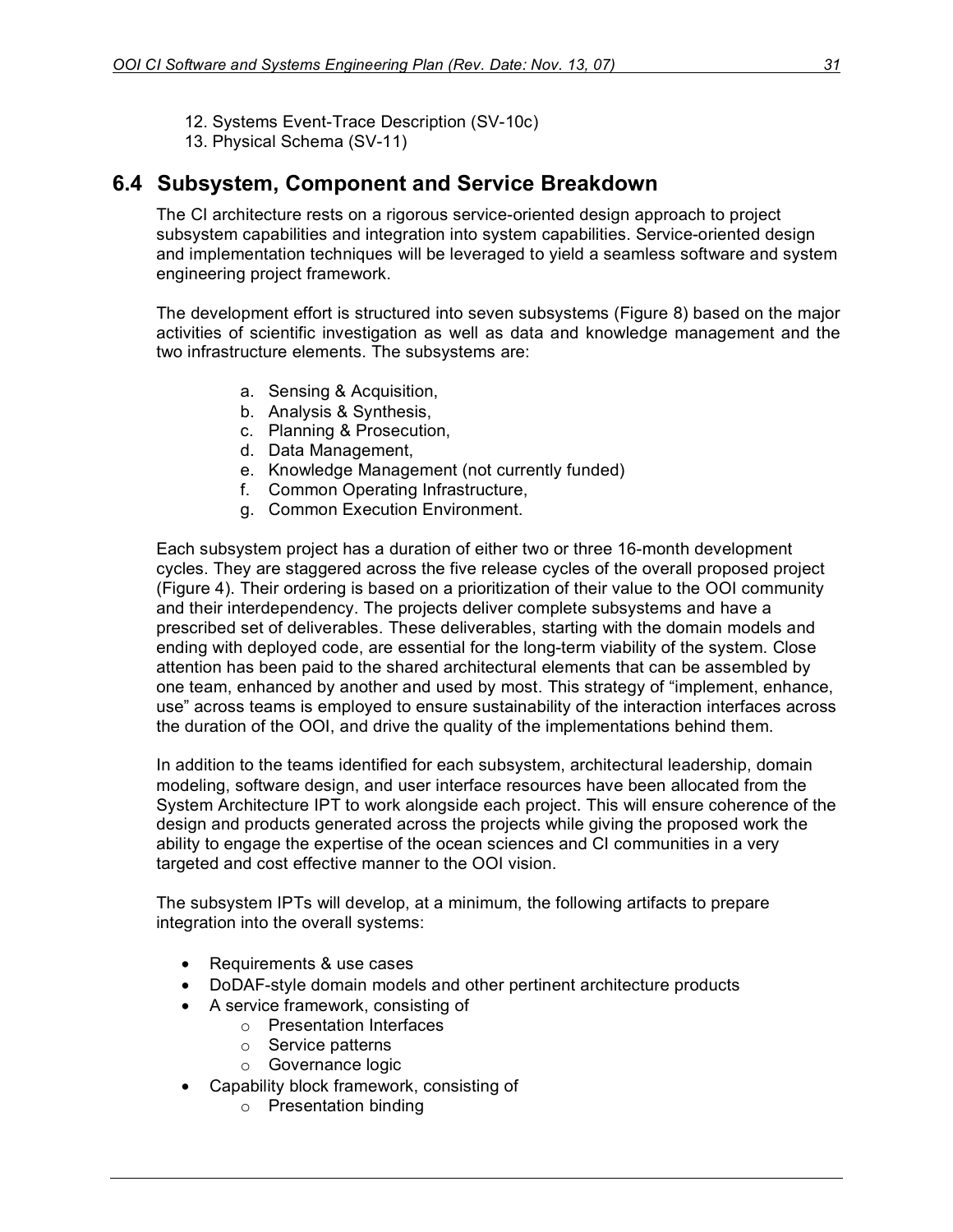- o Service binding
- o Logic and state
- o Resource binding
- Resource technology descriptions, consisting of
	- o System technology
	- o Community-supported technologies
	- o Externally-provided technologies



Figure 8: Interrelationship of the subsystems and architectural elements.

Particular emphasis will be placed on the precise specification of Interaction Interfaces (i.e. service interface specifications *including* interaction protocol). This will facilitate the creation of test-plans and inform acceptance decisions to prepare and perform system integration.

## **6.5 Software Implementation**

#### **6.5.1 Methodology**

Software Implementation is driven by service-oriented and component-oriented concepts, emphasizing modularization of software units, loose coupling and interface specification.

A given software unit will be developed using a test-first strategy. Tests need to be designed and developed first, according to the software architecture and design.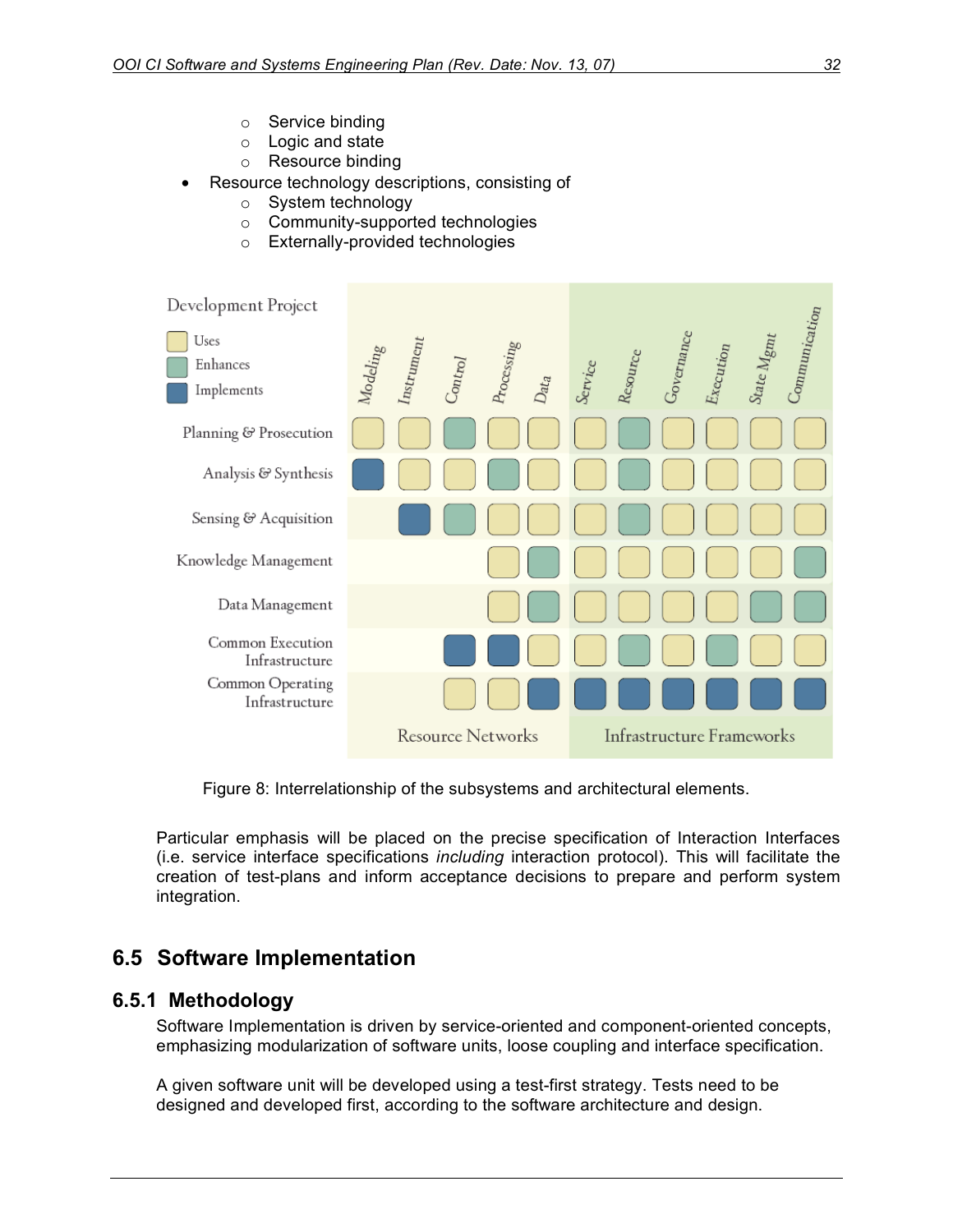Rapid prototyping is applied together with frequent requirements/design iterations and software build cycles in order to identify and mitigate implementation risks and obtain stakeholder involvement early in the project.

#### **6.5.2 Tools**

All software development occurs under full version control. Software developers can get local copies of the software source code using the version control system, and can build software components as required. Appropriate hardware and middleware installations will be required to deploy and execute the system or parts thereof. Software developers will be able to run automatic unit and integration tests for software units and components on their development workstations.

A testing environment will provide the capabilities for testing individual system components in isolation from the other parts of the system, in order to establish full testability. Test drivers, test harnesses and test containers simulating actual system infrastructure will provide the test environment. Tests are version controlled in a similar manner to software, and need to be automatically executable.

An automatic build environment will be put in place that creates builds of the software on demand and each night. Nightly builds will be subject to automated testing. Build and test results will be published for access by the software development team.

#### **6.5.3 Standards and Technologies**

Using the ILS process, the Supportability is responsible for the selection of state-of-the-art industry standards, infrastructure technologies and products as the basis for implementation of the OOI CyberInfrastructure. Such technologies include, but are not limited to, Java SE and EE 6, Enterprise Service Bus (ESB) solutions, ActiveMQ and AMQP messaging middleware, Spring, PicoContainer, Ruby on Rails, and AJAX-enabled Web Frontends.

All source code developed for the OOI CyberInfrastructure must follow industry standard source code format guidelines. In the case of the Java programming language, this will be the Code Conventions for the Java Programming Language, available at http://java.sun.com/docs/codeconv/ .

#### **6.5.4 Unit Testing**

Unit testing is required for every software unit and component. Unit tests need to be provided by the software developers using a "test-first" approach, following the software architecture definition and design. Unit tests define the acceptance criteria for each software unit. The Software Development Manager is responsible for checking the existence and quality of the unit tests. Tests should be engineered towards low foot print and automatic execution in order to enable short turn around times. Only software units with appropriate test coverage, passing all tests can be included in software releases.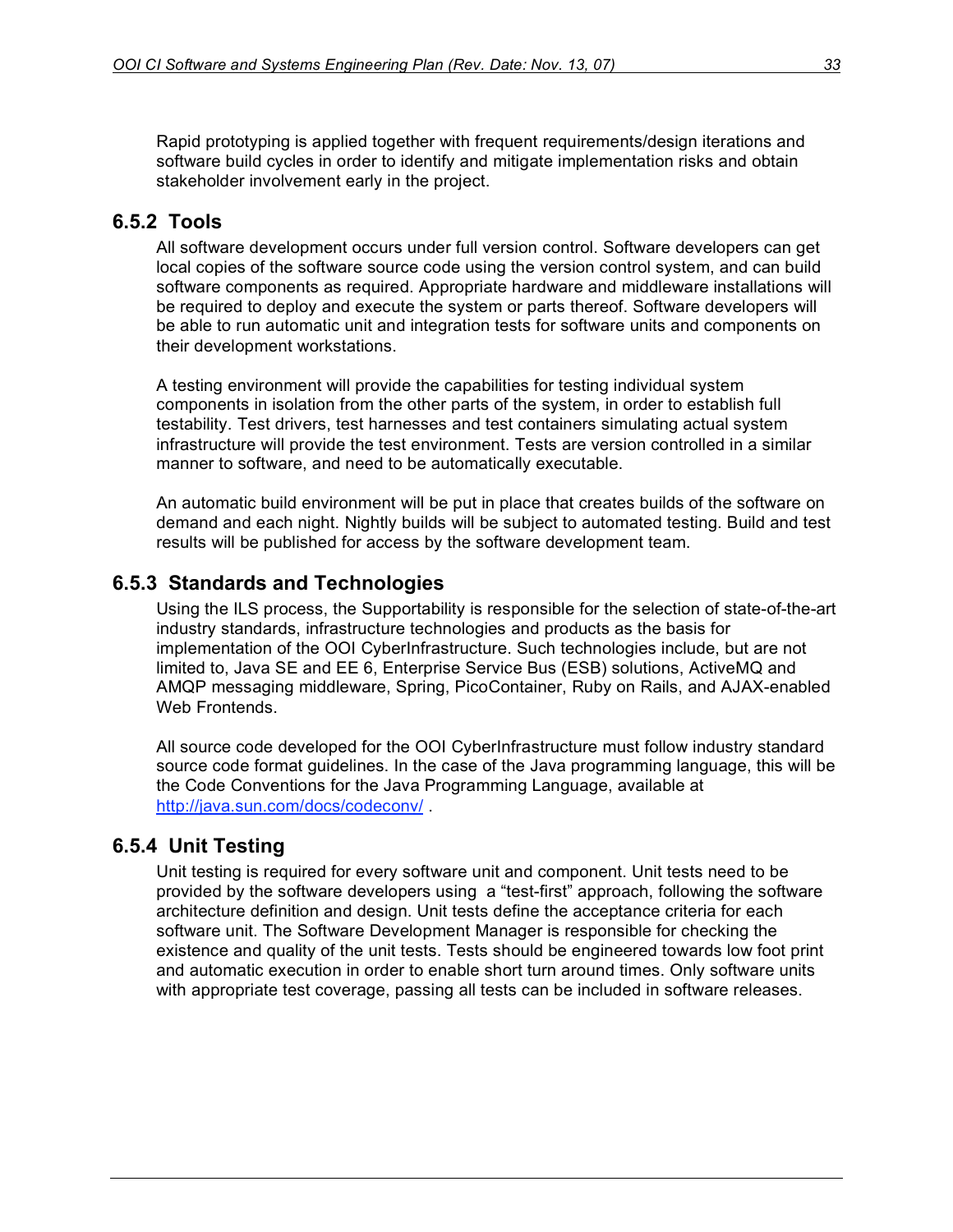## **6.6 Integration, Verification and Validation**

#### **6.6.1 Integration**

During the construction phase of each development spiral, the newly created architectural elements are integrated into the existing CI release using the roadmap defined in the Integration and Verification Plan. The responsibility for each subsystem lies with its subsystem IPT lead, and the Software Development Manager is responsible for integration of the subsystems into a coherent CI. The subsystem IPT leads are also responsible for any defects pertaining to their subsystems and their timely removal. Integration of subsystems can occur when all tests are passed.

The architecture and design of the subsystems must follow the DoDAF framework and be consistent with the CI overall architecture and design documentation. Particular emphasis must be placed on the design of suitable subsystem interfaces that establish a loose coupling but high coherence.

#### **6.6.2 Verification and Validation**

The verification process for the integrated CI is described in the Integration and Verification Plan, and Is carried out by the Chief Architect. Integration of the verified CI with the physical infrastructure produced by the marine IOs is also described in that document, and is carried out by the Chief System Engineer and Operations Manager. Each CI release will be evaluated for correctness, completeness, security, and quality using the criteria established in the Integration and Verification, Security Management, and Quality Assurance Plans, as well as for consistency with the SRD.

## **6.7 Deployment and Acceptance**

The deployment process is described in the Deployment and Acceptance Plan, and is carried out by the Operations and System Integration IPTs with oversight by the Chief System Engineer and Operations Manager. The acceptance process is also described in the plan, and is carried out by the OOI Program Office.

## **6.8 Operations and Maintenance**

The Operations IPT carries out operations and maintenance activities on the CI after deployment and acceptance. The Chief System Engineer and System Architecture IPT, along with the cognizant Subsystem IPTs, will provide necessary support to facilitate the transition to operations during each development cycle transition phase, including the final six month transition phase.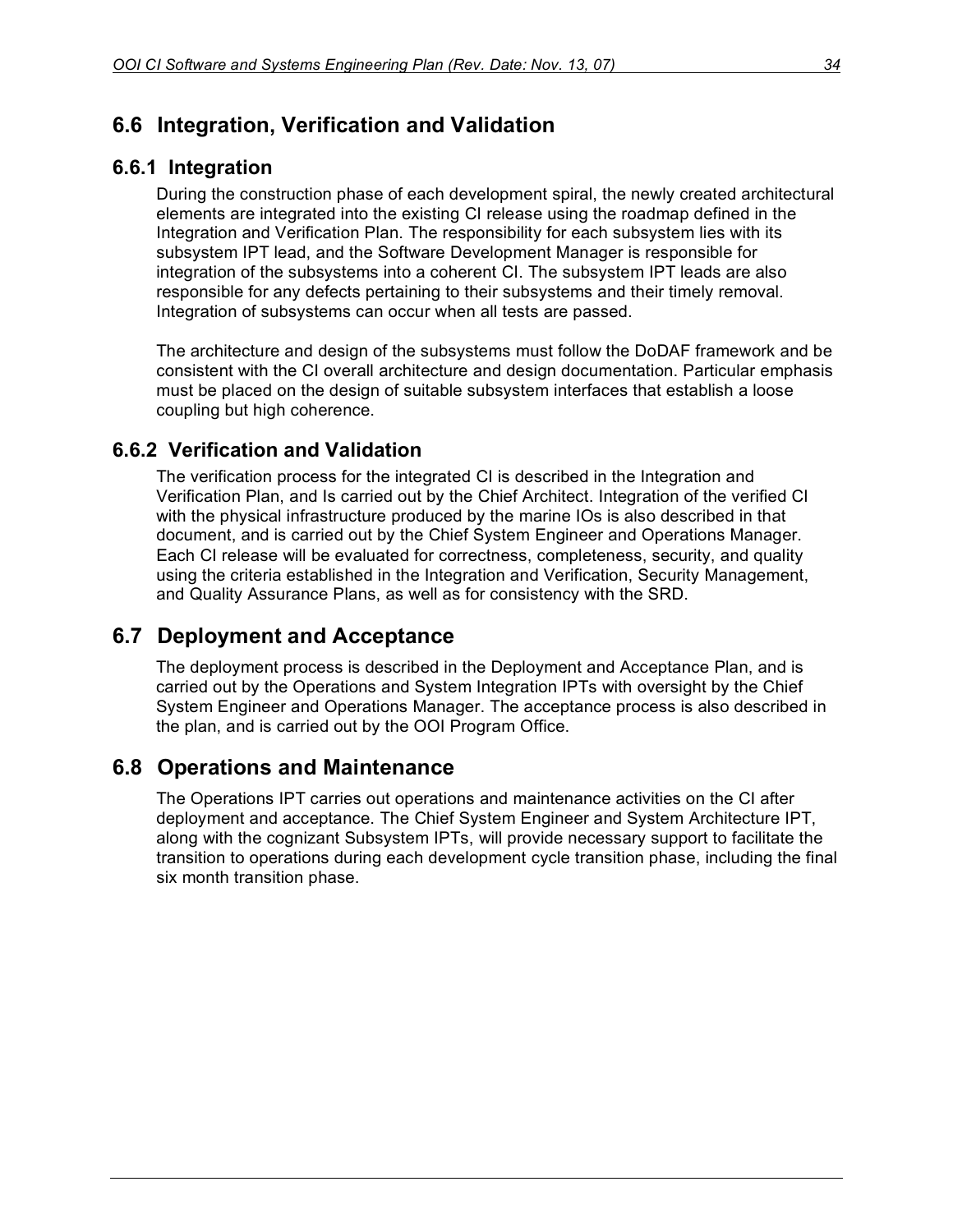## **7 Community Participation**

## **7.1 Stakeholder Engagement**

An important element of system-level stakeholder engagement is the process of eliciting user requirements from representatives of the science and education user communities at meetings or workshops. The roles and processes for this purpose are described in Section 6.2.

A second key element of stakeholder engagement is the inclusion of selected stakeholders at milestone reviews, especially the annual IOC where the previous software release is evaluated and the requirements and plans for the next one are described. Funds have been allocated to bring 10 members of these communities to the IOC for this purpose, and they will be expected to provide written feedback to the Project Manager.

## **7.2 User Support and Documentation**

User documentation for the CI will be written during development of each subsystem by the cognizant IPT. All user documentation will be freely distributed over a website.

User support will be provided by the Operations Team, and is described in the Operations and Maintenance Plan.

## **7.3 User Training**

User training sessions will be scheduled in conjunction with OOI and general ocean science meetings as demand requires. Training will be carried out by appropriate members of the Operations Team.